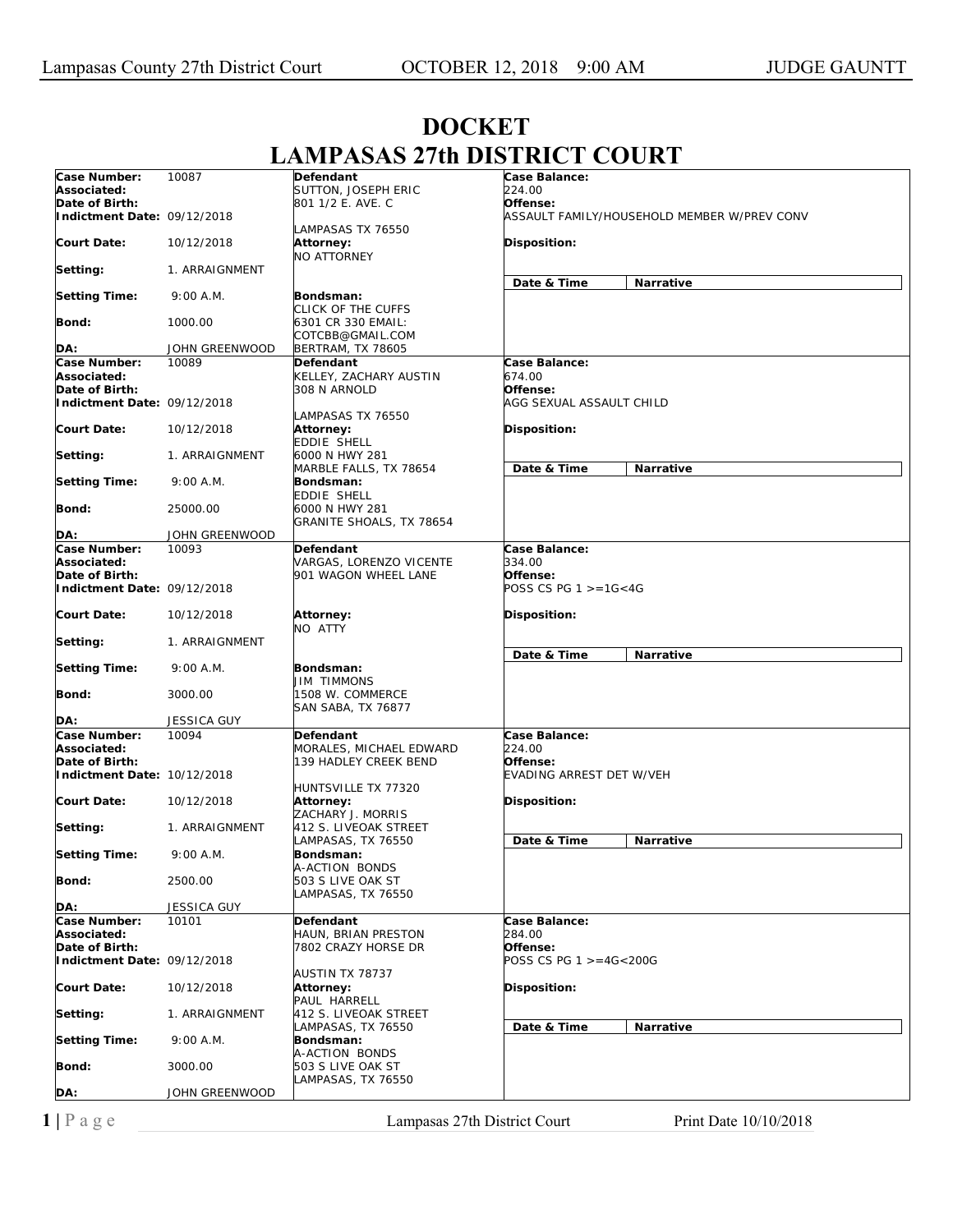|                             |                             |                                                           | POSS CS PG $1 > = 16 < 4G$      |
|-----------------------------|-----------------------------|-----------------------------------------------------------|---------------------------------|
| Indictment Date: 09/12/2018 |                             | LAMPASAS TX 76550<br>Attorney:                            | Disposition:                    |
| Court Date:                 | 10/12/2018                  | NO ATTY                                                   |                                 |
| Setting:                    | 1. ARRAIGNMENT              | Bondsman:                                                 | Date & Time<br><b>Narrative</b> |
| <b>Setting Time:</b>        | 9:00 A.M.                   | <b>JIM TIMMONS</b><br>1508 W. COMMERCE                    |                                 |
| Bond:                       | 3000.00                     | <b>SAN SABA, TX 76877</b>                                 |                                 |
| DA:                         | <b>JESSICA GUY</b>          |                                                           |                                 |
| Case Number:                | 10049                       | Defendant                                                 | Case Balance:                   |
| Associated:                 |                             | SANCHEZ, MIKAEL ANTHONY                                   | 349.00                          |
| Date of Birth:              |                             | 507 E BEELINE LANE                                        | Offense:                        |
| Indictment Date: 06/13/2018 |                             | <b>HARKER HEIGHTS TX 76548</b>                            | POSS CS PG $1 < 1G$             |
|                             |                             | Attorney:                                                 | Disposition:                    |
| Court Date:                 | 10/12/2018                  | <b>NO ATTORNEY</b>                                        |                                 |
| Setting:                    | 1. ARRAIGNMENT              |                                                           | Date & Time<br><b>Narrative</b> |
| <b>Setting Time:</b>        | 9:00 A.M.                   | Bondsman:<br><b>BAD BOY BAIL BONDS</b>                    |                                 |
| Bond:                       | 1000.00                     | 222 W VETERANS MEMORIAL BLVD<br>KILLEEN, TX 76541         |                                 |
| DA:                         | <b>JESSICA GUY</b>          |                                                           |                                 |
| Case Number:                | 10011                       | Defendant                                                 | Case Balance:                   |
| Associated:                 |                             | FAGAN, CHRISTOPHER LAMONT                                 | 274.00                          |
| Date of Birth:              |                             | 706 BROWN ST                                              | Offense:                        |
| Indictment Date: 04/11/2018 |                             |                                                           | <b>EVADING ARREST DET W/VEH</b> |
|                             |                             | LAMPASAS TX 76550<br>Attorney:                            | Disposition:                    |
| Court Date:                 | 10/12/2018                  | <b>KURT GLASS</b><br>2608 N. MAIN ST. SUITE B-135         |                                 |
| Setting:                    | 1. ARRAIGNMENT              | <b>BELTON, TX 76513</b><br>Bondsman:                      | Date & Time<br>Narrative        |
| <b>Setting Time:</b>        | 9:00 A.M.                   | <b>BAD BOY BAIL BONDS</b><br>CORYELL@ BADBOYTEXAS.COM---- |                                 |
| Bond:                       | 2500.00                     | 101 B. N 7TH ST<br>GATESVILLE, TX 76528                   |                                 |
| DA:                         | JOHN GREENWOOD              |                                                           |                                 |
| Case Number:                | 10058                       | Defendant                                                 | Case Balance:                   |
| Associated:                 |                             | SELLERS, REGGIE LEE                                       | 334.00                          |
| Date of Birth:              |                             | 14 CLAUDIA DR                                             | Offense:<br>POSS CS PG $1 < 1G$ |
|                             |                             |                                                           |                                 |
|                             |                             |                                                           |                                 |
|                             | Indictment Date: 07/18/2018 | AUSTIN TX 78745<br>Attorney:                              | Disposition:                    |
| Court Date:                 | 10/12/2018                  | <b>MATT GROVE</b>                                         |                                 |
|                             |                             | 900 E PECAN STREET STE 300-181                            |                                 |
| Setting:                    | 1. ARRAIGNMENT              | PFLUGERVILLE, TX 78660                                    | Date & Time<br>Narrative        |
| <b>Setting Time:</b>        | 9:00 A.M.                   | Bondsman:<br><b>IN JAIL</b>                               |                                 |
| <b>Bond:</b>                | 2500.00                     |                                                           |                                 |
| DA:                         | JESSICA GUY                 |                                                           |                                 |
| Case Number:                | 10098                       | Defendant                                                 | Case Balance:                   |
| Associated:                 |                             | PORTER, ZACHARY MICHAEL                                   | 674.00                          |
| Date of Birth:              |                             | 7201 FM 2657                                              | Offense:                        |
| Indictment Date: 09/12/2018 |                             | KEMPNER TX 76539                                          | AGG SEXUAL ASSAULT CHILD        |
| Court Date:                 | 10/12/2018                  | Attorney:<br>ZACH BOYD                                    | Disposition:                    |
|                             |                             | PO BOX 870                                                |                                 |
| Setting:                    | 1. ARRAIGNMENT              | COPPERAS COVE, TX 76522<br>Bondsman:                      | Date & Time<br>Narrative        |
| <b>Setting Time:</b>        | 9:00 A.M.                   | <b>IN JAIL</b>                                            |                                 |
| Bond:                       | 0.00                        |                                                           |                                 |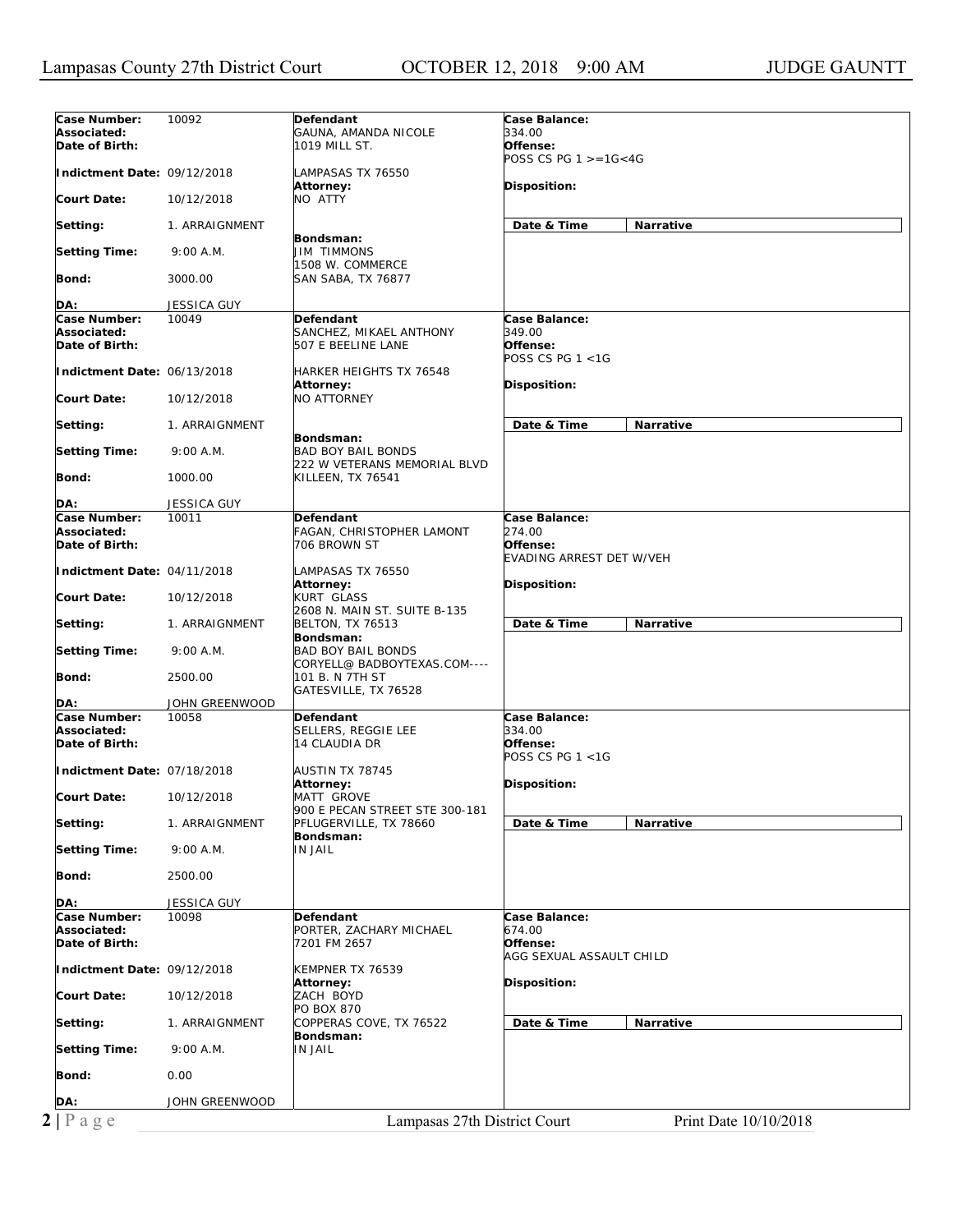| Case Number:<br>Case Balance:<br>9922<br>Defendant<br>399.00<br>Associated:<br>PESINA, JESSIE<br>Date of Birth:<br>709 HARVEY AVE<br>Offense:<br>POSS CS PG $1 > = 16 < 4G$<br>Indictment Date: 11/15/2017<br>BURNET TX 78611<br>Attorney:<br>Disposition:<br>Court Date:<br>10/12/2018<br>EDDIE G. SHELL<br>6000 NORTH HIGHWAY 281<br>Date & Time<br>Narrative<br>Setting:<br>2. PRE TRIAL<br>MARBLE FALLS, TX 78654<br>Bondsman:<br>IN JAIL<br><b>Setting Time:</b><br>9:00 A.M.<br><b>Bond:</b><br>500.00<br>DA:<br>JOHN GREENWOOD<br>Case Number:<br>10079<br>Case Balance:<br>Defendant<br>Associated:<br>284.00<br>KING, TANNER VANCE<br>Date of Birth:<br>Offense:<br>4607 W ILLINOIS<br>MAN DEL CS PG 1 >=4G<200G<br>Indictment Date: 08/15/2018<br><b>Disposition:</b><br>Attorney:<br>EDDIE G. SHELL<br>Court Date:<br>10/12/2018<br>6000 NORTH HIGHWAY 281<br>Date & Time<br><b>Narrative</b><br>Setting:<br>2. PRE TRIAL<br>MARBLE FALLS, TX 78654<br>Bondsman:<br><b>IN JAIL</b><br><b>Setting Time:</b><br>9:00 A.M.<br>0.00<br>Bond:<br>JOHN GREENWOOD<br>DA:<br>Case Number:<br>10082<br>Case Balance:<br>Defendant<br>Associated:<br>PIERCE, MICHAEL RAY<br>284.00<br>Date of Birth:<br>Offense:<br>805 W. 1ST ST.<br>POSS CS PG 1 <1G<br>Indictment Date: 08/15/2018<br>LAMPASAS TX 76550<br>Attorney:<br><b>Disposition:</b><br>Court Date:<br>ZACHARY J. MORRIS<br>10/12/2018<br>412 S. LIVEOAK STREET<br>Date & Time<br>Narrative<br>Setting:<br>2. PRE TRIAL<br>LAMPASAS, TX 76550<br>Bondsman:<br>Setting Time:<br>9:00 A.M.<br><b>BOND BAIL BONDS</b><br>PO BOX 532<br>Bond:<br>0.00<br>COMANCHE, TX 76442<br>DA:<br>JOHN GREENWOOD<br>Case Number:<br>9996<br>Case Balance:<br>Defendant<br>Associated:<br>RATLIFF, BUNION JACK<br>274.00<br>82 SUEANN<br>Offense:<br>Date of Birth:<br>THEFT PROP $>= $2,500 < $30K$<br>Indictment Date: 03/14/2018<br>Disposition:<br>Attorney:<br>10/12/2018<br>KIRK FULK<br><b>Court Date:</b><br>PO BOX 1049<br>GOLDTHWAITE, TX 76844<br>Date & Time<br>Setting:<br>2. PRE TRIAL<br>Narrative<br>Bondsman:<br><b>EDDIE SHELL FILED MOTION TO SUB</b><br>10/5/2018<br><b>Setting Time:</b><br>IN JAIL<br>9:00 A.M.<br>Bond:<br>25000.00<br>DA:<br>JESSICA GUY<br>Case Number:<br>Case Balance:<br>9295<br><b>Defendant</b><br>Associated:<br>ADELSTEIN, PATRICIA GAIL<br>544.00<br>Date of Birth:<br>501 S WALNUT APT 7<br>Offense:<br>POSS CS PG 1 < 1G<br>Indictment Date: 11/12/2014<br>LAMPASAS TX 76550<br>Attorney:<br>Disposition:<br>NO ATTORNEY<br><b>Court Date:</b><br>10/12/2018<br>Date & Time<br>Setting:<br>2. PRE TRIAL<br>Narrative<br>Bondsman:<br><b>Setting Time:</b><br>9:00 A.M.<br><b>IN JAIL</b><br>Bond:<br>2500.00<br>JOHN GREENWOOD<br>DA:<br>$3 P \text{ age}$<br>Lampasas 27th District Court<br>Print Date 10/10/2018 |  |  |
|------------------------------------------------------------------------------------------------------------------------------------------------------------------------------------------------------------------------------------------------------------------------------------------------------------------------------------------------------------------------------------------------------------------------------------------------------------------------------------------------------------------------------------------------------------------------------------------------------------------------------------------------------------------------------------------------------------------------------------------------------------------------------------------------------------------------------------------------------------------------------------------------------------------------------------------------------------------------------------------------------------------------------------------------------------------------------------------------------------------------------------------------------------------------------------------------------------------------------------------------------------------------------------------------------------------------------------------------------------------------------------------------------------------------------------------------------------------------------------------------------------------------------------------------------------------------------------------------------------------------------------------------------------------------------------------------------------------------------------------------------------------------------------------------------------------------------------------------------------------------------------------------------------------------------------------------------------------------------------------------------------------------------------------------------------------------------------------------------------------------------------------------------------------------------------------------------------------------------------------------------------------------------------------------------------------------------------------------------------------------------------------------------------------------------------------------------------------------------------------------------------------------------------------------------------------------------------------------------------------------------------------------------------------------------------------------------------------------------------------------------------------------------------------------------------------|--|--|
|                                                                                                                                                                                                                                                                                                                                                                                                                                                                                                                                                                                                                                                                                                                                                                                                                                                                                                                                                                                                                                                                                                                                                                                                                                                                                                                                                                                                                                                                                                                                                                                                                                                                                                                                                                                                                                                                                                                                                                                                                                                                                                                                                                                                                                                                                                                                                                                                                                                                                                                                                                                                                                                                                                                                                                                                                  |  |  |
|                                                                                                                                                                                                                                                                                                                                                                                                                                                                                                                                                                                                                                                                                                                                                                                                                                                                                                                                                                                                                                                                                                                                                                                                                                                                                                                                                                                                                                                                                                                                                                                                                                                                                                                                                                                                                                                                                                                                                                                                                                                                                                                                                                                                                                                                                                                                                                                                                                                                                                                                                                                                                                                                                                                                                                                                                  |  |  |
|                                                                                                                                                                                                                                                                                                                                                                                                                                                                                                                                                                                                                                                                                                                                                                                                                                                                                                                                                                                                                                                                                                                                                                                                                                                                                                                                                                                                                                                                                                                                                                                                                                                                                                                                                                                                                                                                                                                                                                                                                                                                                                                                                                                                                                                                                                                                                                                                                                                                                                                                                                                                                                                                                                                                                                                                                  |  |  |
|                                                                                                                                                                                                                                                                                                                                                                                                                                                                                                                                                                                                                                                                                                                                                                                                                                                                                                                                                                                                                                                                                                                                                                                                                                                                                                                                                                                                                                                                                                                                                                                                                                                                                                                                                                                                                                                                                                                                                                                                                                                                                                                                                                                                                                                                                                                                                                                                                                                                                                                                                                                                                                                                                                                                                                                                                  |  |  |
|                                                                                                                                                                                                                                                                                                                                                                                                                                                                                                                                                                                                                                                                                                                                                                                                                                                                                                                                                                                                                                                                                                                                                                                                                                                                                                                                                                                                                                                                                                                                                                                                                                                                                                                                                                                                                                                                                                                                                                                                                                                                                                                                                                                                                                                                                                                                                                                                                                                                                                                                                                                                                                                                                                                                                                                                                  |  |  |
|                                                                                                                                                                                                                                                                                                                                                                                                                                                                                                                                                                                                                                                                                                                                                                                                                                                                                                                                                                                                                                                                                                                                                                                                                                                                                                                                                                                                                                                                                                                                                                                                                                                                                                                                                                                                                                                                                                                                                                                                                                                                                                                                                                                                                                                                                                                                                                                                                                                                                                                                                                                                                                                                                                                                                                                                                  |  |  |
|                                                                                                                                                                                                                                                                                                                                                                                                                                                                                                                                                                                                                                                                                                                                                                                                                                                                                                                                                                                                                                                                                                                                                                                                                                                                                                                                                                                                                                                                                                                                                                                                                                                                                                                                                                                                                                                                                                                                                                                                                                                                                                                                                                                                                                                                                                                                                                                                                                                                                                                                                                                                                                                                                                                                                                                                                  |  |  |
|                                                                                                                                                                                                                                                                                                                                                                                                                                                                                                                                                                                                                                                                                                                                                                                                                                                                                                                                                                                                                                                                                                                                                                                                                                                                                                                                                                                                                                                                                                                                                                                                                                                                                                                                                                                                                                                                                                                                                                                                                                                                                                                                                                                                                                                                                                                                                                                                                                                                                                                                                                                                                                                                                                                                                                                                                  |  |  |
|                                                                                                                                                                                                                                                                                                                                                                                                                                                                                                                                                                                                                                                                                                                                                                                                                                                                                                                                                                                                                                                                                                                                                                                                                                                                                                                                                                                                                                                                                                                                                                                                                                                                                                                                                                                                                                                                                                                                                                                                                                                                                                                                                                                                                                                                                                                                                                                                                                                                                                                                                                                                                                                                                                                                                                                                                  |  |  |
|                                                                                                                                                                                                                                                                                                                                                                                                                                                                                                                                                                                                                                                                                                                                                                                                                                                                                                                                                                                                                                                                                                                                                                                                                                                                                                                                                                                                                                                                                                                                                                                                                                                                                                                                                                                                                                                                                                                                                                                                                                                                                                                                                                                                                                                                                                                                                                                                                                                                                                                                                                                                                                                                                                                                                                                                                  |  |  |
|                                                                                                                                                                                                                                                                                                                                                                                                                                                                                                                                                                                                                                                                                                                                                                                                                                                                                                                                                                                                                                                                                                                                                                                                                                                                                                                                                                                                                                                                                                                                                                                                                                                                                                                                                                                                                                                                                                                                                                                                                                                                                                                                                                                                                                                                                                                                                                                                                                                                                                                                                                                                                                                                                                                                                                                                                  |  |  |
|                                                                                                                                                                                                                                                                                                                                                                                                                                                                                                                                                                                                                                                                                                                                                                                                                                                                                                                                                                                                                                                                                                                                                                                                                                                                                                                                                                                                                                                                                                                                                                                                                                                                                                                                                                                                                                                                                                                                                                                                                                                                                                                                                                                                                                                                                                                                                                                                                                                                                                                                                                                                                                                                                                                                                                                                                  |  |  |
|                                                                                                                                                                                                                                                                                                                                                                                                                                                                                                                                                                                                                                                                                                                                                                                                                                                                                                                                                                                                                                                                                                                                                                                                                                                                                                                                                                                                                                                                                                                                                                                                                                                                                                                                                                                                                                                                                                                                                                                                                                                                                                                                                                                                                                                                                                                                                                                                                                                                                                                                                                                                                                                                                                                                                                                                                  |  |  |
|                                                                                                                                                                                                                                                                                                                                                                                                                                                                                                                                                                                                                                                                                                                                                                                                                                                                                                                                                                                                                                                                                                                                                                                                                                                                                                                                                                                                                                                                                                                                                                                                                                                                                                                                                                                                                                                                                                                                                                                                                                                                                                                                                                                                                                                                                                                                                                                                                                                                                                                                                                                                                                                                                                                                                                                                                  |  |  |
|                                                                                                                                                                                                                                                                                                                                                                                                                                                                                                                                                                                                                                                                                                                                                                                                                                                                                                                                                                                                                                                                                                                                                                                                                                                                                                                                                                                                                                                                                                                                                                                                                                                                                                                                                                                                                                                                                                                                                                                                                                                                                                                                                                                                                                                                                                                                                                                                                                                                                                                                                                                                                                                                                                                                                                                                                  |  |  |
|                                                                                                                                                                                                                                                                                                                                                                                                                                                                                                                                                                                                                                                                                                                                                                                                                                                                                                                                                                                                                                                                                                                                                                                                                                                                                                                                                                                                                                                                                                                                                                                                                                                                                                                                                                                                                                                                                                                                                                                                                                                                                                                                                                                                                                                                                                                                                                                                                                                                                                                                                                                                                                                                                                                                                                                                                  |  |  |
|                                                                                                                                                                                                                                                                                                                                                                                                                                                                                                                                                                                                                                                                                                                                                                                                                                                                                                                                                                                                                                                                                                                                                                                                                                                                                                                                                                                                                                                                                                                                                                                                                                                                                                                                                                                                                                                                                                                                                                                                                                                                                                                                                                                                                                                                                                                                                                                                                                                                                                                                                                                                                                                                                                                                                                                                                  |  |  |
|                                                                                                                                                                                                                                                                                                                                                                                                                                                                                                                                                                                                                                                                                                                                                                                                                                                                                                                                                                                                                                                                                                                                                                                                                                                                                                                                                                                                                                                                                                                                                                                                                                                                                                                                                                                                                                                                                                                                                                                                                                                                                                                                                                                                                                                                                                                                                                                                                                                                                                                                                                                                                                                                                                                                                                                                                  |  |  |
|                                                                                                                                                                                                                                                                                                                                                                                                                                                                                                                                                                                                                                                                                                                                                                                                                                                                                                                                                                                                                                                                                                                                                                                                                                                                                                                                                                                                                                                                                                                                                                                                                                                                                                                                                                                                                                                                                                                                                                                                                                                                                                                                                                                                                                                                                                                                                                                                                                                                                                                                                                                                                                                                                                                                                                                                                  |  |  |
|                                                                                                                                                                                                                                                                                                                                                                                                                                                                                                                                                                                                                                                                                                                                                                                                                                                                                                                                                                                                                                                                                                                                                                                                                                                                                                                                                                                                                                                                                                                                                                                                                                                                                                                                                                                                                                                                                                                                                                                                                                                                                                                                                                                                                                                                                                                                                                                                                                                                                                                                                                                                                                                                                                                                                                                                                  |  |  |
|                                                                                                                                                                                                                                                                                                                                                                                                                                                                                                                                                                                                                                                                                                                                                                                                                                                                                                                                                                                                                                                                                                                                                                                                                                                                                                                                                                                                                                                                                                                                                                                                                                                                                                                                                                                                                                                                                                                                                                                                                                                                                                                                                                                                                                                                                                                                                                                                                                                                                                                                                                                                                                                                                                                                                                                                                  |  |  |
|                                                                                                                                                                                                                                                                                                                                                                                                                                                                                                                                                                                                                                                                                                                                                                                                                                                                                                                                                                                                                                                                                                                                                                                                                                                                                                                                                                                                                                                                                                                                                                                                                                                                                                                                                                                                                                                                                                                                                                                                                                                                                                                                                                                                                                                                                                                                                                                                                                                                                                                                                                                                                                                                                                                                                                                                                  |  |  |
|                                                                                                                                                                                                                                                                                                                                                                                                                                                                                                                                                                                                                                                                                                                                                                                                                                                                                                                                                                                                                                                                                                                                                                                                                                                                                                                                                                                                                                                                                                                                                                                                                                                                                                                                                                                                                                                                                                                                                                                                                                                                                                                                                                                                                                                                                                                                                                                                                                                                                                                                                                                                                                                                                                                                                                                                                  |  |  |
|                                                                                                                                                                                                                                                                                                                                                                                                                                                                                                                                                                                                                                                                                                                                                                                                                                                                                                                                                                                                                                                                                                                                                                                                                                                                                                                                                                                                                                                                                                                                                                                                                                                                                                                                                                                                                                                                                                                                                                                                                                                                                                                                                                                                                                                                                                                                                                                                                                                                                                                                                                                                                                                                                                                                                                                                                  |  |  |
|                                                                                                                                                                                                                                                                                                                                                                                                                                                                                                                                                                                                                                                                                                                                                                                                                                                                                                                                                                                                                                                                                                                                                                                                                                                                                                                                                                                                                                                                                                                                                                                                                                                                                                                                                                                                                                                                                                                                                                                                                                                                                                                                                                                                                                                                                                                                                                                                                                                                                                                                                                                                                                                                                                                                                                                                                  |  |  |
|                                                                                                                                                                                                                                                                                                                                                                                                                                                                                                                                                                                                                                                                                                                                                                                                                                                                                                                                                                                                                                                                                                                                                                                                                                                                                                                                                                                                                                                                                                                                                                                                                                                                                                                                                                                                                                                                                                                                                                                                                                                                                                                                                                                                                                                                                                                                                                                                                                                                                                                                                                                                                                                                                                                                                                                                                  |  |  |
|                                                                                                                                                                                                                                                                                                                                                                                                                                                                                                                                                                                                                                                                                                                                                                                                                                                                                                                                                                                                                                                                                                                                                                                                                                                                                                                                                                                                                                                                                                                                                                                                                                                                                                                                                                                                                                                                                                                                                                                                                                                                                                                                                                                                                                                                                                                                                                                                                                                                                                                                                                                                                                                                                                                                                                                                                  |  |  |
|                                                                                                                                                                                                                                                                                                                                                                                                                                                                                                                                                                                                                                                                                                                                                                                                                                                                                                                                                                                                                                                                                                                                                                                                                                                                                                                                                                                                                                                                                                                                                                                                                                                                                                                                                                                                                                                                                                                                                                                                                                                                                                                                                                                                                                                                                                                                                                                                                                                                                                                                                                                                                                                                                                                                                                                                                  |  |  |
|                                                                                                                                                                                                                                                                                                                                                                                                                                                                                                                                                                                                                                                                                                                                                                                                                                                                                                                                                                                                                                                                                                                                                                                                                                                                                                                                                                                                                                                                                                                                                                                                                                                                                                                                                                                                                                                                                                                                                                                                                                                                                                                                                                                                                                                                                                                                                                                                                                                                                                                                                                                                                                                                                                                                                                                                                  |  |  |
|                                                                                                                                                                                                                                                                                                                                                                                                                                                                                                                                                                                                                                                                                                                                                                                                                                                                                                                                                                                                                                                                                                                                                                                                                                                                                                                                                                                                                                                                                                                                                                                                                                                                                                                                                                                                                                                                                                                                                                                                                                                                                                                                                                                                                                                                                                                                                                                                                                                                                                                                                                                                                                                                                                                                                                                                                  |  |  |
|                                                                                                                                                                                                                                                                                                                                                                                                                                                                                                                                                                                                                                                                                                                                                                                                                                                                                                                                                                                                                                                                                                                                                                                                                                                                                                                                                                                                                                                                                                                                                                                                                                                                                                                                                                                                                                                                                                                                                                                                                                                                                                                                                                                                                                                                                                                                                                                                                                                                                                                                                                                                                                                                                                                                                                                                                  |  |  |
|                                                                                                                                                                                                                                                                                                                                                                                                                                                                                                                                                                                                                                                                                                                                                                                                                                                                                                                                                                                                                                                                                                                                                                                                                                                                                                                                                                                                                                                                                                                                                                                                                                                                                                                                                                                                                                                                                                                                                                                                                                                                                                                                                                                                                                                                                                                                                                                                                                                                                                                                                                                                                                                                                                                                                                                                                  |  |  |
|                                                                                                                                                                                                                                                                                                                                                                                                                                                                                                                                                                                                                                                                                                                                                                                                                                                                                                                                                                                                                                                                                                                                                                                                                                                                                                                                                                                                                                                                                                                                                                                                                                                                                                                                                                                                                                                                                                                                                                                                                                                                                                                                                                                                                                                                                                                                                                                                                                                                                                                                                                                                                                                                                                                                                                                                                  |  |  |
|                                                                                                                                                                                                                                                                                                                                                                                                                                                                                                                                                                                                                                                                                                                                                                                                                                                                                                                                                                                                                                                                                                                                                                                                                                                                                                                                                                                                                                                                                                                                                                                                                                                                                                                                                                                                                                                                                                                                                                                                                                                                                                                                                                                                                                                                                                                                                                                                                                                                                                                                                                                                                                                                                                                                                                                                                  |  |  |
|                                                                                                                                                                                                                                                                                                                                                                                                                                                                                                                                                                                                                                                                                                                                                                                                                                                                                                                                                                                                                                                                                                                                                                                                                                                                                                                                                                                                                                                                                                                                                                                                                                                                                                                                                                                                                                                                                                                                                                                                                                                                                                                                                                                                                                                                                                                                                                                                                                                                                                                                                                                                                                                                                                                                                                                                                  |  |  |
|                                                                                                                                                                                                                                                                                                                                                                                                                                                                                                                                                                                                                                                                                                                                                                                                                                                                                                                                                                                                                                                                                                                                                                                                                                                                                                                                                                                                                                                                                                                                                                                                                                                                                                                                                                                                                                                                                                                                                                                                                                                                                                                                                                                                                                                                                                                                                                                                                                                                                                                                                                                                                                                                                                                                                                                                                  |  |  |
|                                                                                                                                                                                                                                                                                                                                                                                                                                                                                                                                                                                                                                                                                                                                                                                                                                                                                                                                                                                                                                                                                                                                                                                                                                                                                                                                                                                                                                                                                                                                                                                                                                                                                                                                                                                                                                                                                                                                                                                                                                                                                                                                                                                                                                                                                                                                                                                                                                                                                                                                                                                                                                                                                                                                                                                                                  |  |  |
|                                                                                                                                                                                                                                                                                                                                                                                                                                                                                                                                                                                                                                                                                                                                                                                                                                                                                                                                                                                                                                                                                                                                                                                                                                                                                                                                                                                                                                                                                                                                                                                                                                                                                                                                                                                                                                                                                                                                                                                                                                                                                                                                                                                                                                                                                                                                                                                                                                                                                                                                                                                                                                                                                                                                                                                                                  |  |  |
|                                                                                                                                                                                                                                                                                                                                                                                                                                                                                                                                                                                                                                                                                                                                                                                                                                                                                                                                                                                                                                                                                                                                                                                                                                                                                                                                                                                                                                                                                                                                                                                                                                                                                                                                                                                                                                                                                                                                                                                                                                                                                                                                                                                                                                                                                                                                                                                                                                                                                                                                                                                                                                                                                                                                                                                                                  |  |  |
|                                                                                                                                                                                                                                                                                                                                                                                                                                                                                                                                                                                                                                                                                                                                                                                                                                                                                                                                                                                                                                                                                                                                                                                                                                                                                                                                                                                                                                                                                                                                                                                                                                                                                                                                                                                                                                                                                                                                                                                                                                                                                                                                                                                                                                                                                                                                                                                                                                                                                                                                                                                                                                                                                                                                                                                                                  |  |  |
|                                                                                                                                                                                                                                                                                                                                                                                                                                                                                                                                                                                                                                                                                                                                                                                                                                                                                                                                                                                                                                                                                                                                                                                                                                                                                                                                                                                                                                                                                                                                                                                                                                                                                                                                                                                                                                                                                                                                                                                                                                                                                                                                                                                                                                                                                                                                                                                                                                                                                                                                                                                                                                                                                                                                                                                                                  |  |  |
|                                                                                                                                                                                                                                                                                                                                                                                                                                                                                                                                                                                                                                                                                                                                                                                                                                                                                                                                                                                                                                                                                                                                                                                                                                                                                                                                                                                                                                                                                                                                                                                                                                                                                                                                                                                                                                                                                                                                                                                                                                                                                                                                                                                                                                                                                                                                                                                                                                                                                                                                                                                                                                                                                                                                                                                                                  |  |  |
|                                                                                                                                                                                                                                                                                                                                                                                                                                                                                                                                                                                                                                                                                                                                                                                                                                                                                                                                                                                                                                                                                                                                                                                                                                                                                                                                                                                                                                                                                                                                                                                                                                                                                                                                                                                                                                                                                                                                                                                                                                                                                                                                                                                                                                                                                                                                                                                                                                                                                                                                                                                                                                                                                                                                                                                                                  |  |  |
|                                                                                                                                                                                                                                                                                                                                                                                                                                                                                                                                                                                                                                                                                                                                                                                                                                                                                                                                                                                                                                                                                                                                                                                                                                                                                                                                                                                                                                                                                                                                                                                                                                                                                                                                                                                                                                                                                                                                                                                                                                                                                                                                                                                                                                                                                                                                                                                                                                                                                                                                                                                                                                                                                                                                                                                                                  |  |  |
|                                                                                                                                                                                                                                                                                                                                                                                                                                                                                                                                                                                                                                                                                                                                                                                                                                                                                                                                                                                                                                                                                                                                                                                                                                                                                                                                                                                                                                                                                                                                                                                                                                                                                                                                                                                                                                                                                                                                                                                                                                                                                                                                                                                                                                                                                                                                                                                                                                                                                                                                                                                                                                                                                                                                                                                                                  |  |  |
|                                                                                                                                                                                                                                                                                                                                                                                                                                                                                                                                                                                                                                                                                                                                                                                                                                                                                                                                                                                                                                                                                                                                                                                                                                                                                                                                                                                                                                                                                                                                                                                                                                                                                                                                                                                                                                                                                                                                                                                                                                                                                                                                                                                                                                                                                                                                                                                                                                                                                                                                                                                                                                                                                                                                                                                                                  |  |  |
|                                                                                                                                                                                                                                                                                                                                                                                                                                                                                                                                                                                                                                                                                                                                                                                                                                                                                                                                                                                                                                                                                                                                                                                                                                                                                                                                                                                                                                                                                                                                                                                                                                                                                                                                                                                                                                                                                                                                                                                                                                                                                                                                                                                                                                                                                                                                                                                                                                                                                                                                                                                                                                                                                                                                                                                                                  |  |  |
|                                                                                                                                                                                                                                                                                                                                                                                                                                                                                                                                                                                                                                                                                                                                                                                                                                                                                                                                                                                                                                                                                                                                                                                                                                                                                                                                                                                                                                                                                                                                                                                                                                                                                                                                                                                                                                                                                                                                                                                                                                                                                                                                                                                                                                                                                                                                                                                                                                                                                                                                                                                                                                                                                                                                                                                                                  |  |  |
|                                                                                                                                                                                                                                                                                                                                                                                                                                                                                                                                                                                                                                                                                                                                                                                                                                                                                                                                                                                                                                                                                                                                                                                                                                                                                                                                                                                                                                                                                                                                                                                                                                                                                                                                                                                                                                                                                                                                                                                                                                                                                                                                                                                                                                                                                                                                                                                                                                                                                                                                                                                                                                                                                                                                                                                                                  |  |  |
|                                                                                                                                                                                                                                                                                                                                                                                                                                                                                                                                                                                                                                                                                                                                                                                                                                                                                                                                                                                                                                                                                                                                                                                                                                                                                                                                                                                                                                                                                                                                                                                                                                                                                                                                                                                                                                                                                                                                                                                                                                                                                                                                                                                                                                                                                                                                                                                                                                                                                                                                                                                                                                                                                                                                                                                                                  |  |  |
|                                                                                                                                                                                                                                                                                                                                                                                                                                                                                                                                                                                                                                                                                                                                                                                                                                                                                                                                                                                                                                                                                                                                                                                                                                                                                                                                                                                                                                                                                                                                                                                                                                                                                                                                                                                                                                                                                                                                                                                                                                                                                                                                                                                                                                                                                                                                                                                                                                                                                                                                                                                                                                                                                                                                                                                                                  |  |  |
|                                                                                                                                                                                                                                                                                                                                                                                                                                                                                                                                                                                                                                                                                                                                                                                                                                                                                                                                                                                                                                                                                                                                                                                                                                                                                                                                                                                                                                                                                                                                                                                                                                                                                                                                                                                                                                                                                                                                                                                                                                                                                                                                                                                                                                                                                                                                                                                                                                                                                                                                                                                                                                                                                                                                                                                                                  |  |  |
|                                                                                                                                                                                                                                                                                                                                                                                                                                                                                                                                                                                                                                                                                                                                                                                                                                                                                                                                                                                                                                                                                                                                                                                                                                                                                                                                                                                                                                                                                                                                                                                                                                                                                                                                                                                                                                                                                                                                                                                                                                                                                                                                                                                                                                                                                                                                                                                                                                                                                                                                                                                                                                                                                                                                                                                                                  |  |  |
|                                                                                                                                                                                                                                                                                                                                                                                                                                                                                                                                                                                                                                                                                                                                                                                                                                                                                                                                                                                                                                                                                                                                                                                                                                                                                                                                                                                                                                                                                                                                                                                                                                                                                                                                                                                                                                                                                                                                                                                                                                                                                                                                                                                                                                                                                                                                                                                                                                                                                                                                                                                                                                                                                                                                                                                                                  |  |  |
|                                                                                                                                                                                                                                                                                                                                                                                                                                                                                                                                                                                                                                                                                                                                                                                                                                                                                                                                                                                                                                                                                                                                                                                                                                                                                                                                                                                                                                                                                                                                                                                                                                                                                                                                                                                                                                                                                                                                                                                                                                                                                                                                                                                                                                                                                                                                                                                                                                                                                                                                                                                                                                                                                                                                                                                                                  |  |  |
|                                                                                                                                                                                                                                                                                                                                                                                                                                                                                                                                                                                                                                                                                                                                                                                                                                                                                                                                                                                                                                                                                                                                                                                                                                                                                                                                                                                                                                                                                                                                                                                                                                                                                                                                                                                                                                                                                                                                                                                                                                                                                                                                                                                                                                                                                                                                                                                                                                                                                                                                                                                                                                                                                                                                                                                                                  |  |  |
|                                                                                                                                                                                                                                                                                                                                                                                                                                                                                                                                                                                                                                                                                                                                                                                                                                                                                                                                                                                                                                                                                                                                                                                                                                                                                                                                                                                                                                                                                                                                                                                                                                                                                                                                                                                                                                                                                                                                                                                                                                                                                                                                                                                                                                                                                                                                                                                                                                                                                                                                                                                                                                                                                                                                                                                                                  |  |  |
|                                                                                                                                                                                                                                                                                                                                                                                                                                                                                                                                                                                                                                                                                                                                                                                                                                                                                                                                                                                                                                                                                                                                                                                                                                                                                                                                                                                                                                                                                                                                                                                                                                                                                                                                                                                                                                                                                                                                                                                                                                                                                                                                                                                                                                                                                                                                                                                                                                                                                                                                                                                                                                                                                                                                                                                                                  |  |  |
|                                                                                                                                                                                                                                                                                                                                                                                                                                                                                                                                                                                                                                                                                                                                                                                                                                                                                                                                                                                                                                                                                                                                                                                                                                                                                                                                                                                                                                                                                                                                                                                                                                                                                                                                                                                                                                                                                                                                                                                                                                                                                                                                                                                                                                                                                                                                                                                                                                                                                                                                                                                                                                                                                                                                                                                                                  |  |  |
|                                                                                                                                                                                                                                                                                                                                                                                                                                                                                                                                                                                                                                                                                                                                                                                                                                                                                                                                                                                                                                                                                                                                                                                                                                                                                                                                                                                                                                                                                                                                                                                                                                                                                                                                                                                                                                                                                                                                                                                                                                                                                                                                                                                                                                                                                                                                                                                                                                                                                                                                                                                                                                                                                                                                                                                                                  |  |  |
|                                                                                                                                                                                                                                                                                                                                                                                                                                                                                                                                                                                                                                                                                                                                                                                                                                                                                                                                                                                                                                                                                                                                                                                                                                                                                                                                                                                                                                                                                                                                                                                                                                                                                                                                                                                                                                                                                                                                                                                                                                                                                                                                                                                                                                                                                                                                                                                                                                                                                                                                                                                                                                                                                                                                                                                                                  |  |  |
|                                                                                                                                                                                                                                                                                                                                                                                                                                                                                                                                                                                                                                                                                                                                                                                                                                                                                                                                                                                                                                                                                                                                                                                                                                                                                                                                                                                                                                                                                                                                                                                                                                                                                                                                                                                                                                                                                                                                                                                                                                                                                                                                                                                                                                                                                                                                                                                                                                                                                                                                                                                                                                                                                                                                                                                                                  |  |  |
|                                                                                                                                                                                                                                                                                                                                                                                                                                                                                                                                                                                                                                                                                                                                                                                                                                                                                                                                                                                                                                                                                                                                                                                                                                                                                                                                                                                                                                                                                                                                                                                                                                                                                                                                                                                                                                                                                                                                                                                                                                                                                                                                                                                                                                                                                                                                                                                                                                                                                                                                                                                                                                                                                                                                                                                                                  |  |  |
|                                                                                                                                                                                                                                                                                                                                                                                                                                                                                                                                                                                                                                                                                                                                                                                                                                                                                                                                                                                                                                                                                                                                                                                                                                                                                                                                                                                                                                                                                                                                                                                                                                                                                                                                                                                                                                                                                                                                                                                                                                                                                                                                                                                                                                                                                                                                                                                                                                                                                                                                                                                                                                                                                                                                                                                                                  |  |  |
|                                                                                                                                                                                                                                                                                                                                                                                                                                                                                                                                                                                                                                                                                                                                                                                                                                                                                                                                                                                                                                                                                                                                                                                                                                                                                                                                                                                                                                                                                                                                                                                                                                                                                                                                                                                                                                                                                                                                                                                                                                                                                                                                                                                                                                                                                                                                                                                                                                                                                                                                                                                                                                                                                                                                                                                                                  |  |  |
|                                                                                                                                                                                                                                                                                                                                                                                                                                                                                                                                                                                                                                                                                                                                                                                                                                                                                                                                                                                                                                                                                                                                                                                                                                                                                                                                                                                                                                                                                                                                                                                                                                                                                                                                                                                                                                                                                                                                                                                                                                                                                                                                                                                                                                                                                                                                                                                                                                                                                                                                                                                                                                                                                                                                                                                                                  |  |  |
|                                                                                                                                                                                                                                                                                                                                                                                                                                                                                                                                                                                                                                                                                                                                                                                                                                                                                                                                                                                                                                                                                                                                                                                                                                                                                                                                                                                                                                                                                                                                                                                                                                                                                                                                                                                                                                                                                                                                                                                                                                                                                                                                                                                                                                                                                                                                                                                                                                                                                                                                                                                                                                                                                                                                                                                                                  |  |  |
|                                                                                                                                                                                                                                                                                                                                                                                                                                                                                                                                                                                                                                                                                                                                                                                                                                                                                                                                                                                                                                                                                                                                                                                                                                                                                                                                                                                                                                                                                                                                                                                                                                                                                                                                                                                                                                                                                                                                                                                                                                                                                                                                                                                                                                                                                                                                                                                                                                                                                                                                                                                                                                                                                                                                                                                                                  |  |  |
|                                                                                                                                                                                                                                                                                                                                                                                                                                                                                                                                                                                                                                                                                                                                                                                                                                                                                                                                                                                                                                                                                                                                                                                                                                                                                                                                                                                                                                                                                                                                                                                                                                                                                                                                                                                                                                                                                                                                                                                                                                                                                                                                                                                                                                                                                                                                                                                                                                                                                                                                                                                                                                                                                                                                                                                                                  |  |  |
|                                                                                                                                                                                                                                                                                                                                                                                                                                                                                                                                                                                                                                                                                                                                                                                                                                                                                                                                                                                                                                                                                                                                                                                                                                                                                                                                                                                                                                                                                                                                                                                                                                                                                                                                                                                                                                                                                                                                                                                                                                                                                                                                                                                                                                                                                                                                                                                                                                                                                                                                                                                                                                                                                                                                                                                                                  |  |  |
|                                                                                                                                                                                                                                                                                                                                                                                                                                                                                                                                                                                                                                                                                                                                                                                                                                                                                                                                                                                                                                                                                                                                                                                                                                                                                                                                                                                                                                                                                                                                                                                                                                                                                                                                                                                                                                                                                                                                                                                                                                                                                                                                                                                                                                                                                                                                                                                                                                                                                                                                                                                                                                                                                                                                                                                                                  |  |  |
|                                                                                                                                                                                                                                                                                                                                                                                                                                                                                                                                                                                                                                                                                                                                                                                                                                                                                                                                                                                                                                                                                                                                                                                                                                                                                                                                                                                                                                                                                                                                                                                                                                                                                                                                                                                                                                                                                                                                                                                                                                                                                                                                                                                                                                                                                                                                                                                                                                                                                                                                                                                                                                                                                                                                                                                                                  |  |  |
|                                                                                                                                                                                                                                                                                                                                                                                                                                                                                                                                                                                                                                                                                                                                                                                                                                                                                                                                                                                                                                                                                                                                                                                                                                                                                                                                                                                                                                                                                                                                                                                                                                                                                                                                                                                                                                                                                                                                                                                                                                                                                                                                                                                                                                                                                                                                                                                                                                                                                                                                                                                                                                                                                                                                                                                                                  |  |  |
|                                                                                                                                                                                                                                                                                                                                                                                                                                                                                                                                                                                                                                                                                                                                                                                                                                                                                                                                                                                                                                                                                                                                                                                                                                                                                                                                                                                                                                                                                                                                                                                                                                                                                                                                                                                                                                                                                                                                                                                                                                                                                                                                                                                                                                                                                                                                                                                                                                                                                                                                                                                                                                                                                                                                                                                                                  |  |  |
|                                                                                                                                                                                                                                                                                                                                                                                                                                                                                                                                                                                                                                                                                                                                                                                                                                                                                                                                                                                                                                                                                                                                                                                                                                                                                                                                                                                                                                                                                                                                                                                                                                                                                                                                                                                                                                                                                                                                                                                                                                                                                                                                                                                                                                                                                                                                                                                                                                                                                                                                                                                                                                                                                                                                                                                                                  |  |  |
|                                                                                                                                                                                                                                                                                                                                                                                                                                                                                                                                                                                                                                                                                                                                                                                                                                                                                                                                                                                                                                                                                                                                                                                                                                                                                                                                                                                                                                                                                                                                                                                                                                                                                                                                                                                                                                                                                                                                                                                                                                                                                                                                                                                                                                                                                                                                                                                                                                                                                                                                                                                                                                                                                                                                                                                                                  |  |  |
|                                                                                                                                                                                                                                                                                                                                                                                                                                                                                                                                                                                                                                                                                                                                                                                                                                                                                                                                                                                                                                                                                                                                                                                                                                                                                                                                                                                                                                                                                                                                                                                                                                                                                                                                                                                                                                                                                                                                                                                                                                                                                                                                                                                                                                                                                                                                                                                                                                                                                                                                                                                                                                                                                                                                                                                                                  |  |  |
|                                                                                                                                                                                                                                                                                                                                                                                                                                                                                                                                                                                                                                                                                                                                                                                                                                                                                                                                                                                                                                                                                                                                                                                                                                                                                                                                                                                                                                                                                                                                                                                                                                                                                                                                                                                                                                                                                                                                                                                                                                                                                                                                                                                                                                                                                                                                                                                                                                                                                                                                                                                                                                                                                                                                                                                                                  |  |  |
|                                                                                                                                                                                                                                                                                                                                                                                                                                                                                                                                                                                                                                                                                                                                                                                                                                                                                                                                                                                                                                                                                                                                                                                                                                                                                                                                                                                                                                                                                                                                                                                                                                                                                                                                                                                                                                                                                                                                                                                                                                                                                                                                                                                                                                                                                                                                                                                                                                                                                                                                                                                                                                                                                                                                                                                                                  |  |  |
|                                                                                                                                                                                                                                                                                                                                                                                                                                                                                                                                                                                                                                                                                                                                                                                                                                                                                                                                                                                                                                                                                                                                                                                                                                                                                                                                                                                                                                                                                                                                                                                                                                                                                                                                                                                                                                                                                                                                                                                                                                                                                                                                                                                                                                                                                                                                                                                                                                                                                                                                                                                                                                                                                                                                                                                                                  |  |  |
|                                                                                                                                                                                                                                                                                                                                                                                                                                                                                                                                                                                                                                                                                                                                                                                                                                                                                                                                                                                                                                                                                                                                                                                                                                                                                                                                                                                                                                                                                                                                                                                                                                                                                                                                                                                                                                                                                                                                                                                                                                                                                                                                                                                                                                                                                                                                                                                                                                                                                                                                                                                                                                                                                                                                                                                                                  |  |  |
|                                                                                                                                                                                                                                                                                                                                                                                                                                                                                                                                                                                                                                                                                                                                                                                                                                                                                                                                                                                                                                                                                                                                                                                                                                                                                                                                                                                                                                                                                                                                                                                                                                                                                                                                                                                                                                                                                                                                                                                                                                                                                                                                                                                                                                                                                                                                                                                                                                                                                                                                                                                                                                                                                                                                                                                                                  |  |  |
|                                                                                                                                                                                                                                                                                                                                                                                                                                                                                                                                                                                                                                                                                                                                                                                                                                                                                                                                                                                                                                                                                                                                                                                                                                                                                                                                                                                                                                                                                                                                                                                                                                                                                                                                                                                                                                                                                                                                                                                                                                                                                                                                                                                                                                                                                                                                                                                                                                                                                                                                                                                                                                                                                                                                                                                                                  |  |  |
|                                                                                                                                                                                                                                                                                                                                                                                                                                                                                                                                                                                                                                                                                                                                                                                                                                                                                                                                                                                                                                                                                                                                                                                                                                                                                                                                                                                                                                                                                                                                                                                                                                                                                                                                                                                                                                                                                                                                                                                                                                                                                                                                                                                                                                                                                                                                                                                                                                                                                                                                                                                                                                                                                                                                                                                                                  |  |  |
|                                                                                                                                                                                                                                                                                                                                                                                                                                                                                                                                                                                                                                                                                                                                                                                                                                                                                                                                                                                                                                                                                                                                                                                                                                                                                                                                                                                                                                                                                                                                                                                                                                                                                                                                                                                                                                                                                                                                                                                                                                                                                                                                                                                                                                                                                                                                                                                                                                                                                                                                                                                                                                                                                                                                                                                                                  |  |  |
|                                                                                                                                                                                                                                                                                                                                                                                                                                                                                                                                                                                                                                                                                                                                                                                                                                                                                                                                                                                                                                                                                                                                                                                                                                                                                                                                                                                                                                                                                                                                                                                                                                                                                                                                                                                                                                                                                                                                                                                                                                                                                                                                                                                                                                                                                                                                                                                                                                                                                                                                                                                                                                                                                                                                                                                                                  |  |  |
|                                                                                                                                                                                                                                                                                                                                                                                                                                                                                                                                                                                                                                                                                                                                                                                                                                                                                                                                                                                                                                                                                                                                                                                                                                                                                                                                                                                                                                                                                                                                                                                                                                                                                                                                                                                                                                                                                                                                                                                                                                                                                                                                                                                                                                                                                                                                                                                                                                                                                                                                                                                                                                                                                                                                                                                                                  |  |  |
|                                                                                                                                                                                                                                                                                                                                                                                                                                                                                                                                                                                                                                                                                                                                                                                                                                                                                                                                                                                                                                                                                                                                                                                                                                                                                                                                                                                                                                                                                                                                                                                                                                                                                                                                                                                                                                                                                                                                                                                                                                                                                                                                                                                                                                                                                                                                                                                                                                                                                                                                                                                                                                                                                                                                                                                                                  |  |  |
|                                                                                                                                                                                                                                                                                                                                                                                                                                                                                                                                                                                                                                                                                                                                                                                                                                                                                                                                                                                                                                                                                                                                                                                                                                                                                                                                                                                                                                                                                                                                                                                                                                                                                                                                                                                                                                                                                                                                                                                                                                                                                                                                                                                                                                                                                                                                                                                                                                                                                                                                                                                                                                                                                                                                                                                                                  |  |  |
|                                                                                                                                                                                                                                                                                                                                                                                                                                                                                                                                                                                                                                                                                                                                                                                                                                                                                                                                                                                                                                                                                                                                                                                                                                                                                                                                                                                                                                                                                                                                                                                                                                                                                                                                                                                                                                                                                                                                                                                                                                                                                                                                                                                                                                                                                                                                                                                                                                                                                                                                                                                                                                                                                                                                                                                                                  |  |  |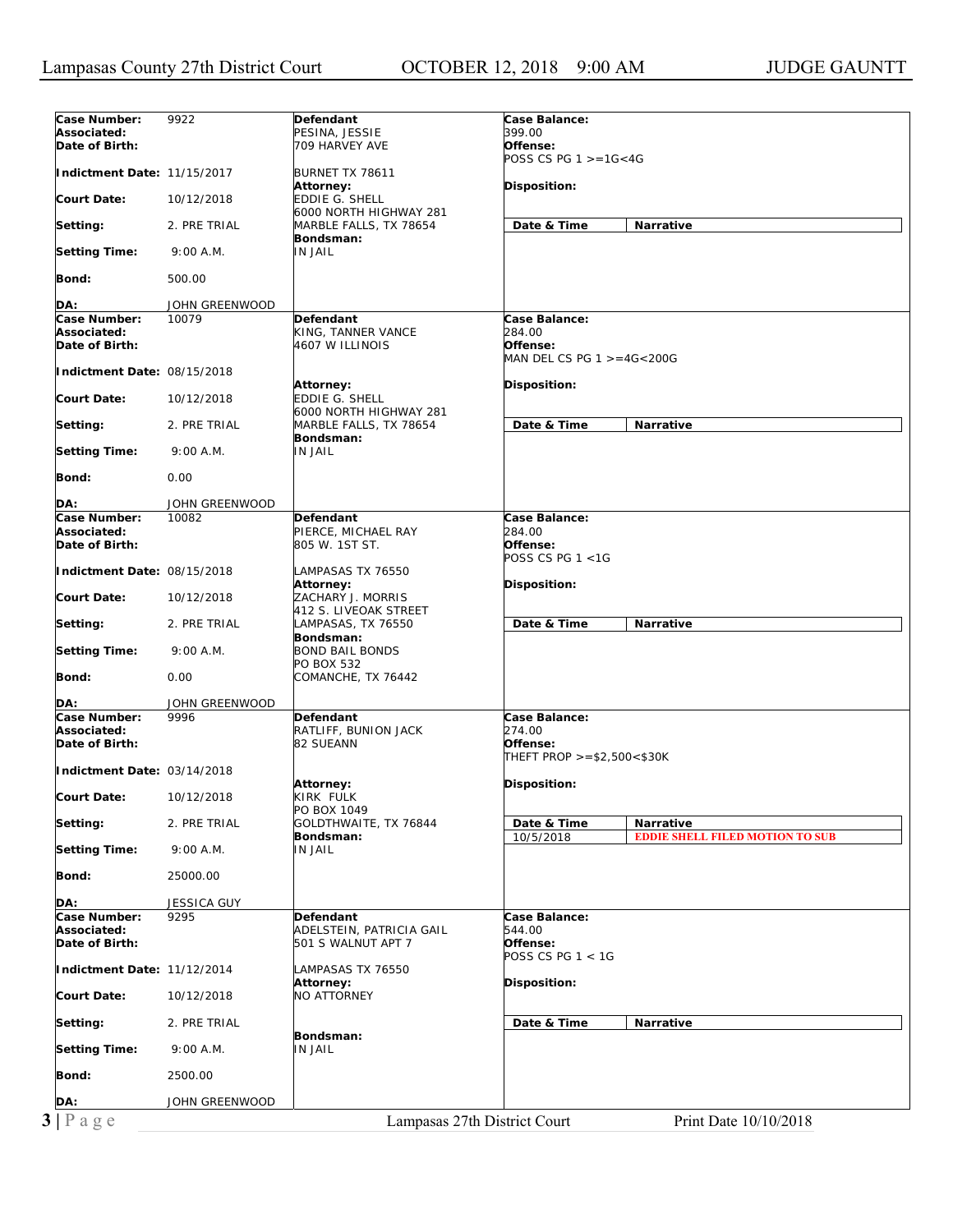| Case Number:                   | 10036                       | Defendant                      | <b>Case Balance:</b>                        |
|--------------------------------|-----------------------------|--------------------------------|---------------------------------------------|
| Associated:                    |                             | Loper, Gregory Lee             | 334.00                                      |
| Date of Birth:                 |                             | 357 CO RD 4820                 | Offense:                                    |
|                                |                             |                                | POSS CS PG $1 < 1G$                         |
|                                |                             |                                |                                             |
| Indictment Date: 05/16/2018    |                             | KEMPNER TX 76539               |                                             |
|                                |                             | Attorney:                      | Disposition:                                |
| <b>Court Date:</b>             | 10/12/2018                  | <b>NO ATTORNEY</b>             |                                             |
|                                |                             |                                |                                             |
| Setting:                       | 2. PRE TRIAL                |                                | Date & Time<br>Narrative                    |
|                                |                             | Bondsman:                      |                                             |
| <b>Setting Time:</b>           | 9:00 A.M.                   | A FREEDOM BAIL BONDS           |                                             |
|                                |                             | 120 S. 6TH STREET              |                                             |
| Bond:                          | 1500.00                     | GATESVILLE, TX 76528           |                                             |
|                                |                             |                                |                                             |
| DA:                            | JESSICA GUY                 |                                |                                             |
| Case Number:                   | 10051                       | Defendant                      | Case Balance:                               |
| Associated:                    |                             | <b>HOLBROOK, JAMES PATRICK</b> | 224.00                                      |
| Date of Birth:                 |                             | 104 LEISURE LN                 | Offense:                                    |
|                                |                             |                                |                                             |
|                                |                             |                                | THEFT PROP >=\$2,500<\$30K                  |
| Indictment Date: 06/13/2018    |                             | BURNET TX 78611                |                                             |
|                                |                             | Attorney:                      | Disposition:                                |
| <b>Court Date:</b>             | 10/12/2018                  | TIM INMAN                      |                                             |
|                                |                             | 1622 CR 315                    |                                             |
| Setting:                       | 2. PRE TRIAL                | SAN SABA, TX 76877             | Date & Time<br>Narrative                    |
|                                |                             | Bondsman:                      |                                             |
| <b>Setting Time:</b>           | 9:00 A.M.                   | <b>BOND BAIL BONDS</b>         |                                             |
|                                |                             | <b>PO BOX 532</b>              |                                             |
| Bond:                          | 0.00                        | COMANCHE, TX 76442             |                                             |
|                                |                             |                                |                                             |
| DA:                            | JOHN GREENWOOD              |                                |                                             |
| Case Number:                   | 10069                       | Defendant                      | Case Balance:                               |
| Associated:                    |                             |                                | 224.00                                      |
|                                |                             | SLUDER, JIMMY LEE              |                                             |
| Date of Birth:                 |                             | 558 CR 3071                    | Offense:                                    |
|                                |                             |                                | ASSAULT FAMILY/HOUSEHOLD MEMBER W/PREV CONV |
| Indictment Date: 08/15/2018    |                             |                                |                                             |
|                                |                             | Attorney:                      | Disposition:                                |
| <b>Court Date:</b>             | 10/12/2018                  | ZACH BOYD                      |                                             |
|                                |                             | <b>PO BOX 870</b>              |                                             |
| Setting:                       | 2. PRE TRIAL                | COPPERAS COVE, TX 76522        | Date & Time<br>Narrative                    |
|                                |                             | Bondsman:                      |                                             |
| <b>Setting Time:</b>           | 9:00 A.M.                   | <b>IN JAIL</b>                 |                                             |
|                                |                             |                                |                                             |
| Bond:                          | 0.00                        |                                |                                             |
|                                |                             |                                |                                             |
| DA:                            | JOHN GREENWOOD              |                                |                                             |
| Case Number:                   | 10075                       | Defendant                      | Case Balance:                               |
| Associated:                    |                             | HUGHES, JENNIFER MICHELLE      | 334.00                                      |
| Date of Birth:                 |                             | 305 W AVE D                    | Offense:                                    |
|                                |                             |                                |                                             |
|                                |                             |                                |                                             |
|                                |                             |                                | MAN DEL CS PG $1 > = 4G < 200G$             |
|                                | Indictment Date: 08/15/2018 |                                |                                             |
|                                |                             | <b>Attorney:</b>               | Disposition:                                |
|                                | 10/12/2018                  | ZACH BOYD                      |                                             |
| <b>Court Date:</b>             |                             | PO BOX 870                     |                                             |
|                                | 2. PRE TRIAL                | COPPERAS COVE, TX 76522        | Date & Time<br>Narrative                    |
| Setting:                       |                             | Bondsman:                      |                                             |
| <b>Setting Time:</b>           | 9:00 A.M.                   | A-ACTION BONDS                 |                                             |
|                                |                             | 503 S LIVE OAK ST              |                                             |
|                                | 0.00                        | LAMPASAS, TX 76550             |                                             |
| Bond:                          |                             |                                |                                             |
|                                |                             |                                |                                             |
| DA:                            | JESSICA GUY                 |                                |                                             |
| Case Number:                   | 10019                       | Defendant                      | Case Balance:                               |
| Associated:                    |                             | ELENDO, EKE JOSEPH             | 284.00                                      |
| Date of Birth:                 |                             | 10307 BOWNIE DR                | Offense:                                    |
|                                |                             |                                | POSS CS PG $1 < 1G$                         |
| Indictment Date: 04/11/2018    |                             | AUSTIN TX 78753                |                                             |
|                                |                             | Attorney:                      | Disposition:                                |
|                                | 10/12/2018                  | EDDIE G. SHELL                 |                                             |
|                                |                             | 6000 NORTH HIGHWAY 281         |                                             |
| <b>Court Date:</b><br>Setting: | 2. PRE TRIAL                | MARBLE FALLS, TX 78654         | Date & Time<br>Narrative                    |
|                                |                             | Bondsman:                      |                                             |
| <b>Setting Time:</b>           | 9:00 A.M.                   | CLICK OF THE CUFFS             |                                             |
|                                |                             | 6301 CR 330 EMAIL:             |                                             |
| Bond:                          | 2500.00                     | COTCBB@GMAIL.COM               |                                             |
|                                |                             | <b>BERTRAM, TX 78605</b>       |                                             |
| DA:                            | JESSICA GUY                 |                                |                                             |
| $4 P$ a g e                    |                             | Lampasas 27th District Court   | Print Date 10/10/2018                       |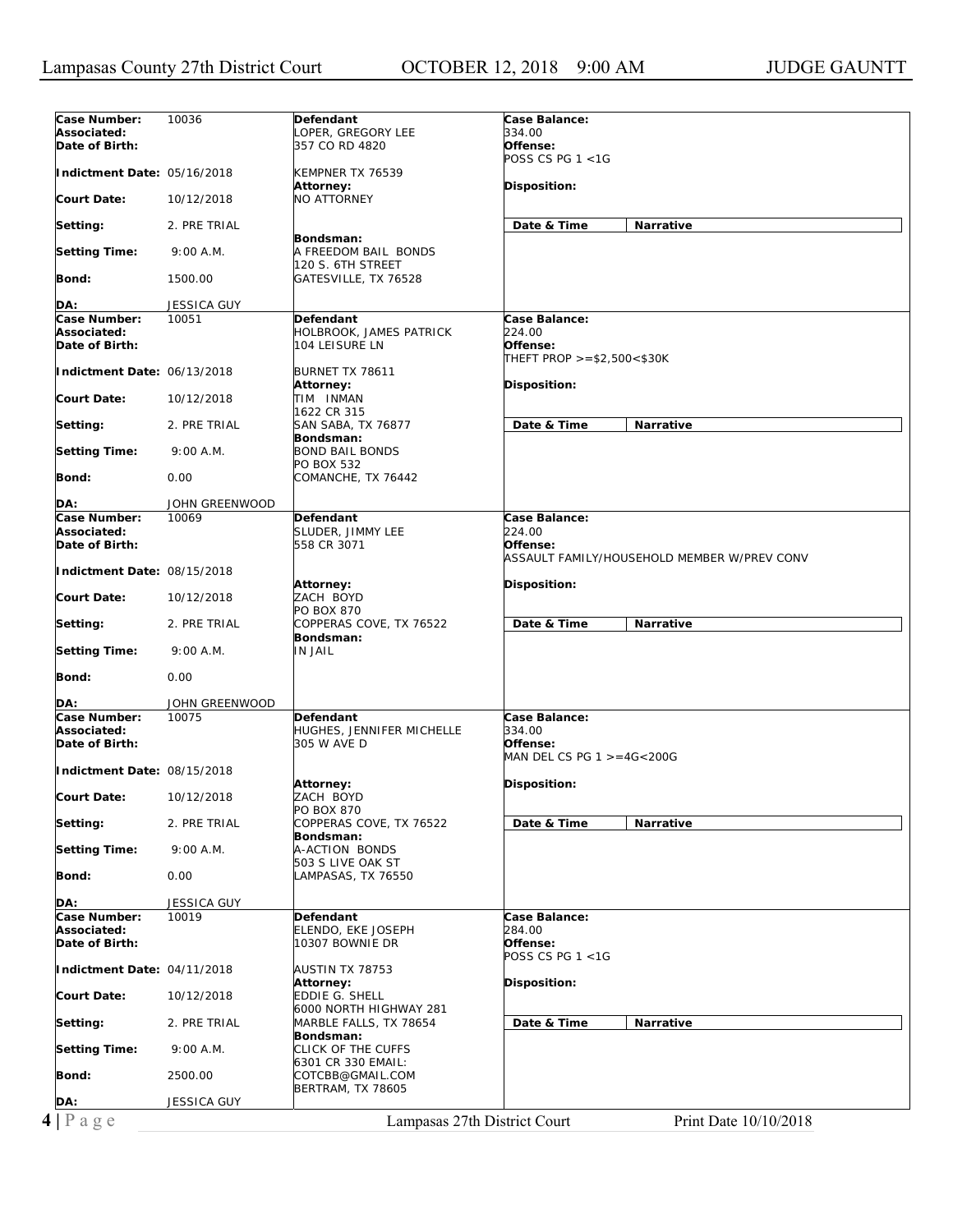| Associated:<br>674.00<br>NAVARRO, ADRIAN LOUIS<br>604 S WALNUT<br>Offense:<br>Date of Birth:<br>AGG SEXUAL ASSAULT CHILD<br>Indictment Date: 05/16/2018<br>LAMPASAS TX 76550<br>Disposition:<br><b>Attorney:</b><br><b>Court Date:</b><br><b>EDDIE G. SHELL</b><br>10/12/2018<br>6000 NORTH HIGHWAY 281<br>Date & Time<br>Narrative<br>2. PRE TRIAL<br>MARBLE FALLS, TX 78654<br>Setting:<br>Bondsman:<br>9:00 A.M.<br>ALBERT SAENZ<br>611 S WATER<br>Bond:<br>0.00<br><b>BURNET, TX 78611</b><br>DA:<br>JOHN GREENWOOD<br>Case Number:<br>9954<br>Case Balance:<br><b>Defendant</b><br>Associated:<br>674.00<br>COLLINS, WESLEY LEE<br>Date of Birth:<br>905 S CHESNUT<br>Offense:<br>AGG SEXUAL ASSAULT CHILD<br>Indictment Date: 01/10/2018<br>LAMPASAS TX 76550<br>Attorney:<br>Disposition:<br><b>Court Date:</b><br>10/12/2018<br>PAUL HARRELL<br>412 S. LIVEOAK STREET<br>Date & Time<br>Narrative<br>2. PRE TRIAL<br>LAMPASAS, TX 76550<br>Bondsman:<br>A-ACTION BONDS<br>9:00 A.M.<br>503 S LIVE OAK ST<br>Bond:<br>10000.00<br>LAMPASAS, TX 76550<br>DA:<br><b>JESSICA GUY</b><br>9989<br>Case Balance:<br>Defendant<br>YATES, CODY VAN<br>284.00<br>Offense:<br>PO BOX 1055<br>MAN DEL CS PG $1 > = 4G < 200G$<br>Indictment Date: 03/14/2018<br>COPPERAS COVE TX 76522<br>Disposition:<br>Attorney:<br>EDDIE G. SHELL<br><b>Court Date:</b><br>10/12/2018<br>6000 NORTH HIGHWAY 281<br>Date & Time<br>2. PRE TRIAL<br>MARBLE FALLS, TX 78654<br><b>Narrative</b><br>Bondsman:<br><b>IN JAIL</b><br><b>Setting Time:</b><br>9:00 A.M.<br>Bond:<br>2000.00<br>JOHN GREENWOOD<br>Case Number:<br>9988<br>Case Balance:<br>Defendant<br>Associated:<br>PATTERSON, BRANDIE ELIZABETH<br>284.00<br>Offense:<br>Date of Birth:<br>189 PR 3376<br>MAN DEL CS PG $1 > = 4G < 200G$<br>Indictment Date: 03/14/2018<br>KEMPNER TX 76539<br>Disposition:<br>Attorney:<br>EDDIE G. SHELL<br>10/12/2018<br>6000 NORTH HIGHWAY 281<br>Date & Time<br>Narrative<br>2. PRE TRIAL<br>MARBLE FALLS, TX 78654<br>Bondsman:<br><b>Setting Time:</b><br>A-ACTION BONDS<br>9:00 A.M.<br>503 S LIVE OAK ST<br>Bond:<br>2000.00<br>LAMPASAS, TX 76550<br>JOHN GREENWOOD<br>Case Number:<br>Case Balance:<br>9846<br>Defendant<br>224.00<br>Associated:<br>MARTIN, PATRICK HOWARD<br>Date of Birth:<br>Offense:<br>506 AVE A<br><b>INTOXICATION ASSAULT W/VEHICLE SBI</b><br>Indictment Date: 07/12/2017<br>Disposition:<br>Attorney:<br><b>EDDIE G. SHELL</b><br>10/12/2018<br>6000 NORTH HIGHWAY 281<br>Date & Time<br>2. PRE TRIAL<br>MARBLE FALLS, TX 78654<br>Narrative<br>Bondsman:<br><b>BOND BAIL BONDS</b><br><b>Setting Time:</b><br>9:00 A.M.<br>PO BOX 532<br>1500.00<br>COMANCHE, TX 76442<br>JESSICA GUY<br>5 Page<br>Lampasas 27th District Court<br>Print Date 10/10/2018 | Case Number:         | 10029 | Defendant | Case Balance: |
|-----------------------------------------------------------------------------------------------------------------------------------------------------------------------------------------------------------------------------------------------------------------------------------------------------------------------------------------------------------------------------------------------------------------------------------------------------------------------------------------------------------------------------------------------------------------------------------------------------------------------------------------------------------------------------------------------------------------------------------------------------------------------------------------------------------------------------------------------------------------------------------------------------------------------------------------------------------------------------------------------------------------------------------------------------------------------------------------------------------------------------------------------------------------------------------------------------------------------------------------------------------------------------------------------------------------------------------------------------------------------------------------------------------------------------------------------------------------------------------------------------------------------------------------------------------------------------------------------------------------------------------------------------------------------------------------------------------------------------------------------------------------------------------------------------------------------------------------------------------------------------------------------------------------------------------------------------------------------------------------------------------------------------------------------------------------------------------------------------------------------------------------------------------------------------------------------------------------------------------------------------------------------------------------------------------------------------------------------------------------------------------------------------------------------------------------------------------------------------------------------------------------------------------------------------------------------------------------------------------------------------------------------------------------------------------------------------------------------------------------------------------------------------|----------------------|-------|-----------|---------------|
|                                                                                                                                                                                                                                                                                                                                                                                                                                                                                                                                                                                                                                                                                                                                                                                                                                                                                                                                                                                                                                                                                                                                                                                                                                                                                                                                                                                                                                                                                                                                                                                                                                                                                                                                                                                                                                                                                                                                                                                                                                                                                                                                                                                                                                                                                                                                                                                                                                                                                                                                                                                                                                                                                                                                                                             |                      |       |           |               |
|                                                                                                                                                                                                                                                                                                                                                                                                                                                                                                                                                                                                                                                                                                                                                                                                                                                                                                                                                                                                                                                                                                                                                                                                                                                                                                                                                                                                                                                                                                                                                                                                                                                                                                                                                                                                                                                                                                                                                                                                                                                                                                                                                                                                                                                                                                                                                                                                                                                                                                                                                                                                                                                                                                                                                                             |                      |       |           |               |
|                                                                                                                                                                                                                                                                                                                                                                                                                                                                                                                                                                                                                                                                                                                                                                                                                                                                                                                                                                                                                                                                                                                                                                                                                                                                                                                                                                                                                                                                                                                                                                                                                                                                                                                                                                                                                                                                                                                                                                                                                                                                                                                                                                                                                                                                                                                                                                                                                                                                                                                                                                                                                                                                                                                                                                             |                      |       |           |               |
|                                                                                                                                                                                                                                                                                                                                                                                                                                                                                                                                                                                                                                                                                                                                                                                                                                                                                                                                                                                                                                                                                                                                                                                                                                                                                                                                                                                                                                                                                                                                                                                                                                                                                                                                                                                                                                                                                                                                                                                                                                                                                                                                                                                                                                                                                                                                                                                                                                                                                                                                                                                                                                                                                                                                                                             |                      |       |           |               |
|                                                                                                                                                                                                                                                                                                                                                                                                                                                                                                                                                                                                                                                                                                                                                                                                                                                                                                                                                                                                                                                                                                                                                                                                                                                                                                                                                                                                                                                                                                                                                                                                                                                                                                                                                                                                                                                                                                                                                                                                                                                                                                                                                                                                                                                                                                                                                                                                                                                                                                                                                                                                                                                                                                                                                                             |                      |       |           |               |
|                                                                                                                                                                                                                                                                                                                                                                                                                                                                                                                                                                                                                                                                                                                                                                                                                                                                                                                                                                                                                                                                                                                                                                                                                                                                                                                                                                                                                                                                                                                                                                                                                                                                                                                                                                                                                                                                                                                                                                                                                                                                                                                                                                                                                                                                                                                                                                                                                                                                                                                                                                                                                                                                                                                                                                             |                      |       |           |               |
|                                                                                                                                                                                                                                                                                                                                                                                                                                                                                                                                                                                                                                                                                                                                                                                                                                                                                                                                                                                                                                                                                                                                                                                                                                                                                                                                                                                                                                                                                                                                                                                                                                                                                                                                                                                                                                                                                                                                                                                                                                                                                                                                                                                                                                                                                                                                                                                                                                                                                                                                                                                                                                                                                                                                                                             |                      |       |           |               |
|                                                                                                                                                                                                                                                                                                                                                                                                                                                                                                                                                                                                                                                                                                                                                                                                                                                                                                                                                                                                                                                                                                                                                                                                                                                                                                                                                                                                                                                                                                                                                                                                                                                                                                                                                                                                                                                                                                                                                                                                                                                                                                                                                                                                                                                                                                                                                                                                                                                                                                                                                                                                                                                                                                                                                                             |                      |       |           |               |
|                                                                                                                                                                                                                                                                                                                                                                                                                                                                                                                                                                                                                                                                                                                                                                                                                                                                                                                                                                                                                                                                                                                                                                                                                                                                                                                                                                                                                                                                                                                                                                                                                                                                                                                                                                                                                                                                                                                                                                                                                                                                                                                                                                                                                                                                                                                                                                                                                                                                                                                                                                                                                                                                                                                                                                             | <b>Setting Time:</b> |       |           |               |
|                                                                                                                                                                                                                                                                                                                                                                                                                                                                                                                                                                                                                                                                                                                                                                                                                                                                                                                                                                                                                                                                                                                                                                                                                                                                                                                                                                                                                                                                                                                                                                                                                                                                                                                                                                                                                                                                                                                                                                                                                                                                                                                                                                                                                                                                                                                                                                                                                                                                                                                                                                                                                                                                                                                                                                             |                      |       |           |               |
|                                                                                                                                                                                                                                                                                                                                                                                                                                                                                                                                                                                                                                                                                                                                                                                                                                                                                                                                                                                                                                                                                                                                                                                                                                                                                                                                                                                                                                                                                                                                                                                                                                                                                                                                                                                                                                                                                                                                                                                                                                                                                                                                                                                                                                                                                                                                                                                                                                                                                                                                                                                                                                                                                                                                                                             |                      |       |           |               |
|                                                                                                                                                                                                                                                                                                                                                                                                                                                                                                                                                                                                                                                                                                                                                                                                                                                                                                                                                                                                                                                                                                                                                                                                                                                                                                                                                                                                                                                                                                                                                                                                                                                                                                                                                                                                                                                                                                                                                                                                                                                                                                                                                                                                                                                                                                                                                                                                                                                                                                                                                                                                                                                                                                                                                                             |                      |       |           |               |
|                                                                                                                                                                                                                                                                                                                                                                                                                                                                                                                                                                                                                                                                                                                                                                                                                                                                                                                                                                                                                                                                                                                                                                                                                                                                                                                                                                                                                                                                                                                                                                                                                                                                                                                                                                                                                                                                                                                                                                                                                                                                                                                                                                                                                                                                                                                                                                                                                                                                                                                                                                                                                                                                                                                                                                             |                      |       |           |               |
|                                                                                                                                                                                                                                                                                                                                                                                                                                                                                                                                                                                                                                                                                                                                                                                                                                                                                                                                                                                                                                                                                                                                                                                                                                                                                                                                                                                                                                                                                                                                                                                                                                                                                                                                                                                                                                                                                                                                                                                                                                                                                                                                                                                                                                                                                                                                                                                                                                                                                                                                                                                                                                                                                                                                                                             |                      |       |           |               |
|                                                                                                                                                                                                                                                                                                                                                                                                                                                                                                                                                                                                                                                                                                                                                                                                                                                                                                                                                                                                                                                                                                                                                                                                                                                                                                                                                                                                                                                                                                                                                                                                                                                                                                                                                                                                                                                                                                                                                                                                                                                                                                                                                                                                                                                                                                                                                                                                                                                                                                                                                                                                                                                                                                                                                                             |                      |       |           |               |
|                                                                                                                                                                                                                                                                                                                                                                                                                                                                                                                                                                                                                                                                                                                                                                                                                                                                                                                                                                                                                                                                                                                                                                                                                                                                                                                                                                                                                                                                                                                                                                                                                                                                                                                                                                                                                                                                                                                                                                                                                                                                                                                                                                                                                                                                                                                                                                                                                                                                                                                                                                                                                                                                                                                                                                             |                      |       |           |               |
|                                                                                                                                                                                                                                                                                                                                                                                                                                                                                                                                                                                                                                                                                                                                                                                                                                                                                                                                                                                                                                                                                                                                                                                                                                                                                                                                                                                                                                                                                                                                                                                                                                                                                                                                                                                                                                                                                                                                                                                                                                                                                                                                                                                                                                                                                                                                                                                                                                                                                                                                                                                                                                                                                                                                                                             |                      |       |           |               |
|                                                                                                                                                                                                                                                                                                                                                                                                                                                                                                                                                                                                                                                                                                                                                                                                                                                                                                                                                                                                                                                                                                                                                                                                                                                                                                                                                                                                                                                                                                                                                                                                                                                                                                                                                                                                                                                                                                                                                                                                                                                                                                                                                                                                                                                                                                                                                                                                                                                                                                                                                                                                                                                                                                                                                                             |                      |       |           |               |
|                                                                                                                                                                                                                                                                                                                                                                                                                                                                                                                                                                                                                                                                                                                                                                                                                                                                                                                                                                                                                                                                                                                                                                                                                                                                                                                                                                                                                                                                                                                                                                                                                                                                                                                                                                                                                                                                                                                                                                                                                                                                                                                                                                                                                                                                                                                                                                                                                                                                                                                                                                                                                                                                                                                                                                             |                      |       |           |               |
|                                                                                                                                                                                                                                                                                                                                                                                                                                                                                                                                                                                                                                                                                                                                                                                                                                                                                                                                                                                                                                                                                                                                                                                                                                                                                                                                                                                                                                                                                                                                                                                                                                                                                                                                                                                                                                                                                                                                                                                                                                                                                                                                                                                                                                                                                                                                                                                                                                                                                                                                                                                                                                                                                                                                                                             | Setting:             |       |           |               |
|                                                                                                                                                                                                                                                                                                                                                                                                                                                                                                                                                                                                                                                                                                                                                                                                                                                                                                                                                                                                                                                                                                                                                                                                                                                                                                                                                                                                                                                                                                                                                                                                                                                                                                                                                                                                                                                                                                                                                                                                                                                                                                                                                                                                                                                                                                                                                                                                                                                                                                                                                                                                                                                                                                                                                                             |                      |       |           |               |
|                                                                                                                                                                                                                                                                                                                                                                                                                                                                                                                                                                                                                                                                                                                                                                                                                                                                                                                                                                                                                                                                                                                                                                                                                                                                                                                                                                                                                                                                                                                                                                                                                                                                                                                                                                                                                                                                                                                                                                                                                                                                                                                                                                                                                                                                                                                                                                                                                                                                                                                                                                                                                                                                                                                                                                             | <b>Setting Time:</b> |       |           |               |
|                                                                                                                                                                                                                                                                                                                                                                                                                                                                                                                                                                                                                                                                                                                                                                                                                                                                                                                                                                                                                                                                                                                                                                                                                                                                                                                                                                                                                                                                                                                                                                                                                                                                                                                                                                                                                                                                                                                                                                                                                                                                                                                                                                                                                                                                                                                                                                                                                                                                                                                                                                                                                                                                                                                                                                             |                      |       |           |               |
|                                                                                                                                                                                                                                                                                                                                                                                                                                                                                                                                                                                                                                                                                                                                                                                                                                                                                                                                                                                                                                                                                                                                                                                                                                                                                                                                                                                                                                                                                                                                                                                                                                                                                                                                                                                                                                                                                                                                                                                                                                                                                                                                                                                                                                                                                                                                                                                                                                                                                                                                                                                                                                                                                                                                                                             |                      |       |           |               |
|                                                                                                                                                                                                                                                                                                                                                                                                                                                                                                                                                                                                                                                                                                                                                                                                                                                                                                                                                                                                                                                                                                                                                                                                                                                                                                                                                                                                                                                                                                                                                                                                                                                                                                                                                                                                                                                                                                                                                                                                                                                                                                                                                                                                                                                                                                                                                                                                                                                                                                                                                                                                                                                                                                                                                                             |                      |       |           |               |
|                                                                                                                                                                                                                                                                                                                                                                                                                                                                                                                                                                                                                                                                                                                                                                                                                                                                                                                                                                                                                                                                                                                                                                                                                                                                                                                                                                                                                                                                                                                                                                                                                                                                                                                                                                                                                                                                                                                                                                                                                                                                                                                                                                                                                                                                                                                                                                                                                                                                                                                                                                                                                                                                                                                                                                             | Case Number:         |       |           |               |
|                                                                                                                                                                                                                                                                                                                                                                                                                                                                                                                                                                                                                                                                                                                                                                                                                                                                                                                                                                                                                                                                                                                                                                                                                                                                                                                                                                                                                                                                                                                                                                                                                                                                                                                                                                                                                                                                                                                                                                                                                                                                                                                                                                                                                                                                                                                                                                                                                                                                                                                                                                                                                                                                                                                                                                             | Associated:          |       |           |               |
|                                                                                                                                                                                                                                                                                                                                                                                                                                                                                                                                                                                                                                                                                                                                                                                                                                                                                                                                                                                                                                                                                                                                                                                                                                                                                                                                                                                                                                                                                                                                                                                                                                                                                                                                                                                                                                                                                                                                                                                                                                                                                                                                                                                                                                                                                                                                                                                                                                                                                                                                                                                                                                                                                                                                                                             | Date of Birth:       |       |           |               |
|                                                                                                                                                                                                                                                                                                                                                                                                                                                                                                                                                                                                                                                                                                                                                                                                                                                                                                                                                                                                                                                                                                                                                                                                                                                                                                                                                                                                                                                                                                                                                                                                                                                                                                                                                                                                                                                                                                                                                                                                                                                                                                                                                                                                                                                                                                                                                                                                                                                                                                                                                                                                                                                                                                                                                                             |                      |       |           |               |
|                                                                                                                                                                                                                                                                                                                                                                                                                                                                                                                                                                                                                                                                                                                                                                                                                                                                                                                                                                                                                                                                                                                                                                                                                                                                                                                                                                                                                                                                                                                                                                                                                                                                                                                                                                                                                                                                                                                                                                                                                                                                                                                                                                                                                                                                                                                                                                                                                                                                                                                                                                                                                                                                                                                                                                             |                      |       |           |               |
|                                                                                                                                                                                                                                                                                                                                                                                                                                                                                                                                                                                                                                                                                                                                                                                                                                                                                                                                                                                                                                                                                                                                                                                                                                                                                                                                                                                                                                                                                                                                                                                                                                                                                                                                                                                                                                                                                                                                                                                                                                                                                                                                                                                                                                                                                                                                                                                                                                                                                                                                                                                                                                                                                                                                                                             |                      |       |           |               |
|                                                                                                                                                                                                                                                                                                                                                                                                                                                                                                                                                                                                                                                                                                                                                                                                                                                                                                                                                                                                                                                                                                                                                                                                                                                                                                                                                                                                                                                                                                                                                                                                                                                                                                                                                                                                                                                                                                                                                                                                                                                                                                                                                                                                                                                                                                                                                                                                                                                                                                                                                                                                                                                                                                                                                                             |                      |       |           |               |
|                                                                                                                                                                                                                                                                                                                                                                                                                                                                                                                                                                                                                                                                                                                                                                                                                                                                                                                                                                                                                                                                                                                                                                                                                                                                                                                                                                                                                                                                                                                                                                                                                                                                                                                                                                                                                                                                                                                                                                                                                                                                                                                                                                                                                                                                                                                                                                                                                                                                                                                                                                                                                                                                                                                                                                             | Setting:             |       |           |               |
|                                                                                                                                                                                                                                                                                                                                                                                                                                                                                                                                                                                                                                                                                                                                                                                                                                                                                                                                                                                                                                                                                                                                                                                                                                                                                                                                                                                                                                                                                                                                                                                                                                                                                                                                                                                                                                                                                                                                                                                                                                                                                                                                                                                                                                                                                                                                                                                                                                                                                                                                                                                                                                                                                                                                                                             |                      |       |           |               |
|                                                                                                                                                                                                                                                                                                                                                                                                                                                                                                                                                                                                                                                                                                                                                                                                                                                                                                                                                                                                                                                                                                                                                                                                                                                                                                                                                                                                                                                                                                                                                                                                                                                                                                                                                                                                                                                                                                                                                                                                                                                                                                                                                                                                                                                                                                                                                                                                                                                                                                                                                                                                                                                                                                                                                                             |                      |       |           |               |
|                                                                                                                                                                                                                                                                                                                                                                                                                                                                                                                                                                                                                                                                                                                                                                                                                                                                                                                                                                                                                                                                                                                                                                                                                                                                                                                                                                                                                                                                                                                                                                                                                                                                                                                                                                                                                                                                                                                                                                                                                                                                                                                                                                                                                                                                                                                                                                                                                                                                                                                                                                                                                                                                                                                                                                             |                      |       |           |               |
|                                                                                                                                                                                                                                                                                                                                                                                                                                                                                                                                                                                                                                                                                                                                                                                                                                                                                                                                                                                                                                                                                                                                                                                                                                                                                                                                                                                                                                                                                                                                                                                                                                                                                                                                                                                                                                                                                                                                                                                                                                                                                                                                                                                                                                                                                                                                                                                                                                                                                                                                                                                                                                                                                                                                                                             |                      |       |           |               |
|                                                                                                                                                                                                                                                                                                                                                                                                                                                                                                                                                                                                                                                                                                                                                                                                                                                                                                                                                                                                                                                                                                                                                                                                                                                                                                                                                                                                                                                                                                                                                                                                                                                                                                                                                                                                                                                                                                                                                                                                                                                                                                                                                                                                                                                                                                                                                                                                                                                                                                                                                                                                                                                                                                                                                                             | DA:                  |       |           |               |
|                                                                                                                                                                                                                                                                                                                                                                                                                                                                                                                                                                                                                                                                                                                                                                                                                                                                                                                                                                                                                                                                                                                                                                                                                                                                                                                                                                                                                                                                                                                                                                                                                                                                                                                                                                                                                                                                                                                                                                                                                                                                                                                                                                                                                                                                                                                                                                                                                                                                                                                                                                                                                                                                                                                                                                             |                      |       |           |               |
|                                                                                                                                                                                                                                                                                                                                                                                                                                                                                                                                                                                                                                                                                                                                                                                                                                                                                                                                                                                                                                                                                                                                                                                                                                                                                                                                                                                                                                                                                                                                                                                                                                                                                                                                                                                                                                                                                                                                                                                                                                                                                                                                                                                                                                                                                                                                                                                                                                                                                                                                                                                                                                                                                                                                                                             |                      |       |           |               |
|                                                                                                                                                                                                                                                                                                                                                                                                                                                                                                                                                                                                                                                                                                                                                                                                                                                                                                                                                                                                                                                                                                                                                                                                                                                                                                                                                                                                                                                                                                                                                                                                                                                                                                                                                                                                                                                                                                                                                                                                                                                                                                                                                                                                                                                                                                                                                                                                                                                                                                                                                                                                                                                                                                                                                                             |                      |       |           |               |
|                                                                                                                                                                                                                                                                                                                                                                                                                                                                                                                                                                                                                                                                                                                                                                                                                                                                                                                                                                                                                                                                                                                                                                                                                                                                                                                                                                                                                                                                                                                                                                                                                                                                                                                                                                                                                                                                                                                                                                                                                                                                                                                                                                                                                                                                                                                                                                                                                                                                                                                                                                                                                                                                                                                                                                             |                      |       |           |               |
|                                                                                                                                                                                                                                                                                                                                                                                                                                                                                                                                                                                                                                                                                                                                                                                                                                                                                                                                                                                                                                                                                                                                                                                                                                                                                                                                                                                                                                                                                                                                                                                                                                                                                                                                                                                                                                                                                                                                                                                                                                                                                                                                                                                                                                                                                                                                                                                                                                                                                                                                                                                                                                                                                                                                                                             |                      |       |           |               |
|                                                                                                                                                                                                                                                                                                                                                                                                                                                                                                                                                                                                                                                                                                                                                                                                                                                                                                                                                                                                                                                                                                                                                                                                                                                                                                                                                                                                                                                                                                                                                                                                                                                                                                                                                                                                                                                                                                                                                                                                                                                                                                                                                                                                                                                                                                                                                                                                                                                                                                                                                                                                                                                                                                                                                                             | <b>Court Date:</b>   |       |           |               |
|                                                                                                                                                                                                                                                                                                                                                                                                                                                                                                                                                                                                                                                                                                                                                                                                                                                                                                                                                                                                                                                                                                                                                                                                                                                                                                                                                                                                                                                                                                                                                                                                                                                                                                                                                                                                                                                                                                                                                                                                                                                                                                                                                                                                                                                                                                                                                                                                                                                                                                                                                                                                                                                                                                                                                                             |                      |       |           |               |
|                                                                                                                                                                                                                                                                                                                                                                                                                                                                                                                                                                                                                                                                                                                                                                                                                                                                                                                                                                                                                                                                                                                                                                                                                                                                                                                                                                                                                                                                                                                                                                                                                                                                                                                                                                                                                                                                                                                                                                                                                                                                                                                                                                                                                                                                                                                                                                                                                                                                                                                                                                                                                                                                                                                                                                             | Setting:             |       |           |               |
|                                                                                                                                                                                                                                                                                                                                                                                                                                                                                                                                                                                                                                                                                                                                                                                                                                                                                                                                                                                                                                                                                                                                                                                                                                                                                                                                                                                                                                                                                                                                                                                                                                                                                                                                                                                                                                                                                                                                                                                                                                                                                                                                                                                                                                                                                                                                                                                                                                                                                                                                                                                                                                                                                                                                                                             |                      |       |           |               |
|                                                                                                                                                                                                                                                                                                                                                                                                                                                                                                                                                                                                                                                                                                                                                                                                                                                                                                                                                                                                                                                                                                                                                                                                                                                                                                                                                                                                                                                                                                                                                                                                                                                                                                                                                                                                                                                                                                                                                                                                                                                                                                                                                                                                                                                                                                                                                                                                                                                                                                                                                                                                                                                                                                                                                                             |                      |       |           |               |
|                                                                                                                                                                                                                                                                                                                                                                                                                                                                                                                                                                                                                                                                                                                                                                                                                                                                                                                                                                                                                                                                                                                                                                                                                                                                                                                                                                                                                                                                                                                                                                                                                                                                                                                                                                                                                                                                                                                                                                                                                                                                                                                                                                                                                                                                                                                                                                                                                                                                                                                                                                                                                                                                                                                                                                             |                      |       |           |               |
|                                                                                                                                                                                                                                                                                                                                                                                                                                                                                                                                                                                                                                                                                                                                                                                                                                                                                                                                                                                                                                                                                                                                                                                                                                                                                                                                                                                                                                                                                                                                                                                                                                                                                                                                                                                                                                                                                                                                                                                                                                                                                                                                                                                                                                                                                                                                                                                                                                                                                                                                                                                                                                                                                                                                                                             |                      |       |           |               |
|                                                                                                                                                                                                                                                                                                                                                                                                                                                                                                                                                                                                                                                                                                                                                                                                                                                                                                                                                                                                                                                                                                                                                                                                                                                                                                                                                                                                                                                                                                                                                                                                                                                                                                                                                                                                                                                                                                                                                                                                                                                                                                                                                                                                                                                                                                                                                                                                                                                                                                                                                                                                                                                                                                                                                                             | DA:                  |       |           |               |
|                                                                                                                                                                                                                                                                                                                                                                                                                                                                                                                                                                                                                                                                                                                                                                                                                                                                                                                                                                                                                                                                                                                                                                                                                                                                                                                                                                                                                                                                                                                                                                                                                                                                                                                                                                                                                                                                                                                                                                                                                                                                                                                                                                                                                                                                                                                                                                                                                                                                                                                                                                                                                                                                                                                                                                             |                      |       |           |               |
|                                                                                                                                                                                                                                                                                                                                                                                                                                                                                                                                                                                                                                                                                                                                                                                                                                                                                                                                                                                                                                                                                                                                                                                                                                                                                                                                                                                                                                                                                                                                                                                                                                                                                                                                                                                                                                                                                                                                                                                                                                                                                                                                                                                                                                                                                                                                                                                                                                                                                                                                                                                                                                                                                                                                                                             |                      |       |           |               |
|                                                                                                                                                                                                                                                                                                                                                                                                                                                                                                                                                                                                                                                                                                                                                                                                                                                                                                                                                                                                                                                                                                                                                                                                                                                                                                                                                                                                                                                                                                                                                                                                                                                                                                                                                                                                                                                                                                                                                                                                                                                                                                                                                                                                                                                                                                                                                                                                                                                                                                                                                                                                                                                                                                                                                                             |                      |       |           |               |
|                                                                                                                                                                                                                                                                                                                                                                                                                                                                                                                                                                                                                                                                                                                                                                                                                                                                                                                                                                                                                                                                                                                                                                                                                                                                                                                                                                                                                                                                                                                                                                                                                                                                                                                                                                                                                                                                                                                                                                                                                                                                                                                                                                                                                                                                                                                                                                                                                                                                                                                                                                                                                                                                                                                                                                             |                      |       |           |               |
|                                                                                                                                                                                                                                                                                                                                                                                                                                                                                                                                                                                                                                                                                                                                                                                                                                                                                                                                                                                                                                                                                                                                                                                                                                                                                                                                                                                                                                                                                                                                                                                                                                                                                                                                                                                                                                                                                                                                                                                                                                                                                                                                                                                                                                                                                                                                                                                                                                                                                                                                                                                                                                                                                                                                                                             |                      |       |           |               |
|                                                                                                                                                                                                                                                                                                                                                                                                                                                                                                                                                                                                                                                                                                                                                                                                                                                                                                                                                                                                                                                                                                                                                                                                                                                                                                                                                                                                                                                                                                                                                                                                                                                                                                                                                                                                                                                                                                                                                                                                                                                                                                                                                                                                                                                                                                                                                                                                                                                                                                                                                                                                                                                                                                                                                                             | <b>Court Date:</b>   |       |           |               |
|                                                                                                                                                                                                                                                                                                                                                                                                                                                                                                                                                                                                                                                                                                                                                                                                                                                                                                                                                                                                                                                                                                                                                                                                                                                                                                                                                                                                                                                                                                                                                                                                                                                                                                                                                                                                                                                                                                                                                                                                                                                                                                                                                                                                                                                                                                                                                                                                                                                                                                                                                                                                                                                                                                                                                                             |                      |       |           |               |
|                                                                                                                                                                                                                                                                                                                                                                                                                                                                                                                                                                                                                                                                                                                                                                                                                                                                                                                                                                                                                                                                                                                                                                                                                                                                                                                                                                                                                                                                                                                                                                                                                                                                                                                                                                                                                                                                                                                                                                                                                                                                                                                                                                                                                                                                                                                                                                                                                                                                                                                                                                                                                                                                                                                                                                             | Setting:             |       |           |               |
|                                                                                                                                                                                                                                                                                                                                                                                                                                                                                                                                                                                                                                                                                                                                                                                                                                                                                                                                                                                                                                                                                                                                                                                                                                                                                                                                                                                                                                                                                                                                                                                                                                                                                                                                                                                                                                                                                                                                                                                                                                                                                                                                                                                                                                                                                                                                                                                                                                                                                                                                                                                                                                                                                                                                                                             |                      |       |           |               |
|                                                                                                                                                                                                                                                                                                                                                                                                                                                                                                                                                                                                                                                                                                                                                                                                                                                                                                                                                                                                                                                                                                                                                                                                                                                                                                                                                                                                                                                                                                                                                                                                                                                                                                                                                                                                                                                                                                                                                                                                                                                                                                                                                                                                                                                                                                                                                                                                                                                                                                                                                                                                                                                                                                                                                                             |                      |       |           |               |
|                                                                                                                                                                                                                                                                                                                                                                                                                                                                                                                                                                                                                                                                                                                                                                                                                                                                                                                                                                                                                                                                                                                                                                                                                                                                                                                                                                                                                                                                                                                                                                                                                                                                                                                                                                                                                                                                                                                                                                                                                                                                                                                                                                                                                                                                                                                                                                                                                                                                                                                                                                                                                                                                                                                                                                             | Bond:                |       |           |               |
|                                                                                                                                                                                                                                                                                                                                                                                                                                                                                                                                                                                                                                                                                                                                                                                                                                                                                                                                                                                                                                                                                                                                                                                                                                                                                                                                                                                                                                                                                                                                                                                                                                                                                                                                                                                                                                                                                                                                                                                                                                                                                                                                                                                                                                                                                                                                                                                                                                                                                                                                                                                                                                                                                                                                                                             |                      |       |           |               |
|                                                                                                                                                                                                                                                                                                                                                                                                                                                                                                                                                                                                                                                                                                                                                                                                                                                                                                                                                                                                                                                                                                                                                                                                                                                                                                                                                                                                                                                                                                                                                                                                                                                                                                                                                                                                                                                                                                                                                                                                                                                                                                                                                                                                                                                                                                                                                                                                                                                                                                                                                                                                                                                                                                                                                                             | DA:                  |       |           |               |
|                                                                                                                                                                                                                                                                                                                                                                                                                                                                                                                                                                                                                                                                                                                                                                                                                                                                                                                                                                                                                                                                                                                                                                                                                                                                                                                                                                                                                                                                                                                                                                                                                                                                                                                                                                                                                                                                                                                                                                                                                                                                                                                                                                                                                                                                                                                                                                                                                                                                                                                                                                                                                                                                                                                                                                             |                      |       |           |               |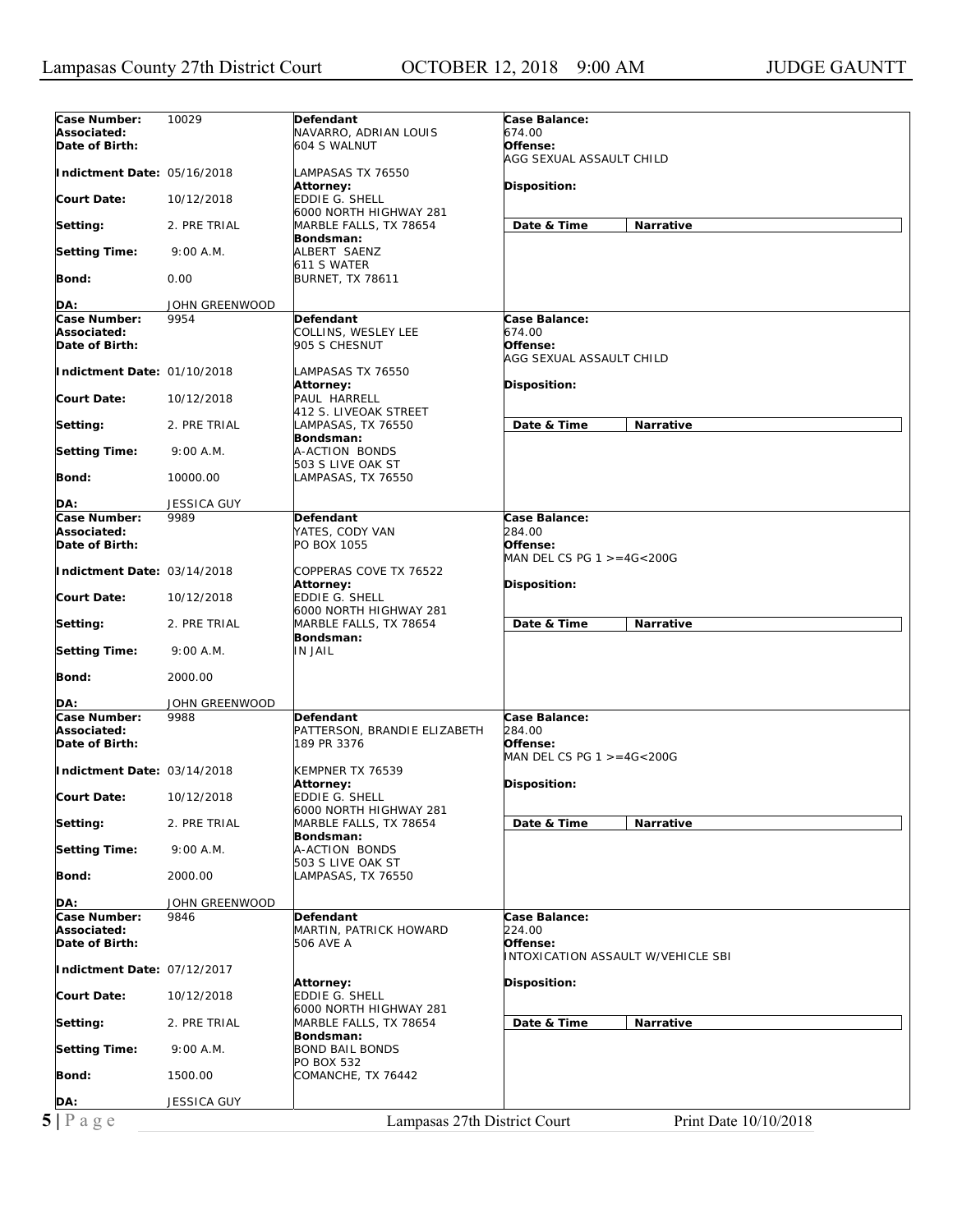| Case Number:                                                                 | 10042                      | Defendant                              | Case Balance:                 |                                                                                            |
|------------------------------------------------------------------------------|----------------------------|----------------------------------------|-------------------------------|--------------------------------------------------------------------------------------------|
| Associated:                                                                  |                            | FALLIN, EDGAR MOYIA                    | 474.00                        |                                                                                            |
| Date of Birth:                                                               |                            | PO BOX 1787                            | Offense:                      |                                                                                            |
|                                                                              |                            |                                        | <b>BURGLARY OF BUILDING</b>   |                                                                                            |
| Indictment Date: 06/13/2018                                                  |                            | LAMPASAS TX 76550<br>Attorney:         | <b>Disposition:</b>           |                                                                                            |
| Court Date:                                                                  | 10/12/2018                 | RICHARD HAMMETT                        |                               |                                                                                            |
| Setting:                                                                     | 3. PLEA                    | PO BOX 1787<br>LAMPASAS, TX 76550      | Date & Time                   | Narrative                                                                                  |
|                                                                              |                            | Bondsman:                              |                               |                                                                                            |
| <b>Setting Time:</b>                                                         | 9:00 A.M.                  | IN JAIL                                |                               |                                                                                            |
| Bond:                                                                        | 0.00                       |                                        |                               |                                                                                            |
| DA:                                                                          | <b>JESSICA GUY</b>         |                                        |                               |                                                                                            |
| Case Number:                                                                 | 8640                       | Defendant                              | Case Balance:                 |                                                                                            |
| Associated:<br>Date of Birth:                                                |                            | SIRIANNI, MICHELLE GAY<br>5423 FM 2657 | 380.00<br>Offense:            |                                                                                            |
|                                                                              |                            |                                        | POSS CS PG 1 < 1G             |                                                                                            |
| Indictment Date: 01/12/2011                                                  |                            | <b>BRIGGS TX 78608</b>                 |                               |                                                                                            |
|                                                                              |                            | Attorney:                              | Disposition:                  |                                                                                            |
| Court Date:                                                                  | 10/12/2018                 | ZACH BOYD                              |                               |                                                                                            |
| Setting:                                                                     | 3. PLEA                    | PO BOX 870<br>COPPERAS COVE, TX 76522  | Date & Time                   | <b>Narrative</b>                                                                           |
|                                                                              |                            | Bondsman:                              |                               |                                                                                            |
| <b>Setting Time:</b>                                                         | 9:00 A.M.                  | CHAPMAN BAIL BONDS<br>600 E LEON       |                               |                                                                                            |
| Bond:                                                                        | 10000.00                   | GATESVILLE, TX 76528                   |                               |                                                                                            |
| DA:                                                                          | JOHN GREENWOOD             |                                        |                               |                                                                                            |
| Case Number:                                                                 | 9547                       | Defendant                              | Case Balance:                 |                                                                                            |
| Associated:                                                                  |                            | AVILES, MARSELINO JAIMES               | 404.00                        |                                                                                            |
| Date of Birth:                                                               |                            | 511 N 5TH STREET                       | Offense:                      |                                                                                            |
| Indictment Date: 04/13/2016                                                  |                            | LOMETA TX 76853                        | <b>BURGLARY OF HABITATION</b> |                                                                                            |
|                                                                              |                            | Attorney:                              | Disposition:                  |                                                                                            |
| Court Date:                                                                  | 10/12/2018                 | <b>ZACH BOYD</b><br>PO BOX 870         |                               |                                                                                            |
| Setting:                                                                     | 4. OPEN PLEA               | COPPERAS COVE, TX 76522                | Date & Time                   | <b>Narrative</b>                                                                           |
| <b>Setting Time:</b>                                                         | 9:00 A.M.                  | Bondsman:<br><b>IN JAIL</b>            | 10/10/2018                    | <b>AGREED MTN TO SUBSTITUTE IN FILE PENDING</b><br>APPROVAL. ATTY ALDERETE WILL BE HERE AT |
| Bond:                                                                        | 20000.00                   |                                        |                               | <b>1:30 AND ZACH BOYD WILL BE HERE AT 9AM</b>                                              |
|                                                                              |                            |                                        |                               |                                                                                            |
| DA:<br>Case Number:                                                          | <b>JESSICA GUY</b><br>9955 | <b>Defendant</b>                       | Case Balance:                 |                                                                                            |
| Associated:                                                                  |                            | SMALLS, ALLEN MOULTRIE                 | 674.00                        |                                                                                            |
| Date of Birth:                                                               |                            | 309 CR 3100                            | Offense:                      |                                                                                            |
|                                                                              |                            |                                        | AGG SEXUAL ASSAULT CHILD      |                                                                                            |
| Indictment Date: 01/10/2018                                                  |                            | LAMPASAS TX 76550                      |                               |                                                                                            |
| <b>Court Date:</b>                                                           | 10/12/2018                 | Attorney:<br>ZACH BOYD                 | Disposition:                  |                                                                                            |
|                                                                              |                            | PO BOX 870                             |                               |                                                                                            |
| Setting:                                                                     | 5. PUNISHMENT              | COPPERAS COVE, TX 76522                | Date & Time                   | Narrative                                                                                  |
| <b>Setting Time:</b>                                                         | 9:00 A.M.                  | Bondsman:<br><b>IN JAIL</b>            |                               |                                                                                            |
|                                                                              |                            |                                        |                               |                                                                                            |
| Bond:                                                                        | 0.00                       |                                        |                               |                                                                                            |
| DA:                                                                          | JOHN GREENWOOD             |                                        |                               |                                                                                            |
| Case Number:                                                                 | 10064                      | Defendant                              | Case Balance:                 |                                                                                            |
| Associated:                                                                  |                            | DILLARD, JAMIE CHARLENE                | 284.00                        |                                                                                            |
| Date of Birth:                                                               |                            | 509 E. AVE. F                          | Offense:                      |                                                                                            |
|                                                                              |                            |                                        | POSS CS PG 1 <1G              |                                                                                            |
| Indictment Date: 07/18/2018                                                  |                            | LAMPASAS TX 76550<br>Attorney:         | Disposition:                  |                                                                                            |
| <b>Court Date:</b>                                                           | 10/12/2018                 | RICHARD HAMMETT                        |                               |                                                                                            |
|                                                                              |                            | PO BOX 1787                            |                               |                                                                                            |
|                                                                              | 6. JURY                    | LAMPASAS, TX 76550                     | Date & Time                   | Narrative                                                                                  |
|                                                                              |                            |                                        |                               |                                                                                            |
|                                                                              | ANNOUNCEMENT<br>9:00 A.M.  | Bondsman:<br>IN JAIL                   |                               |                                                                                            |
|                                                                              |                            |                                        |                               |                                                                                            |
|                                                                              | 0.00                       |                                        |                               |                                                                                            |
| Setting:<br><b>Setting Time:</b><br><b>Bond:</b><br>DA:<br>$6 P \text{ age}$ | JOHN GREENWOOD             |                                        |                               |                                                                                            |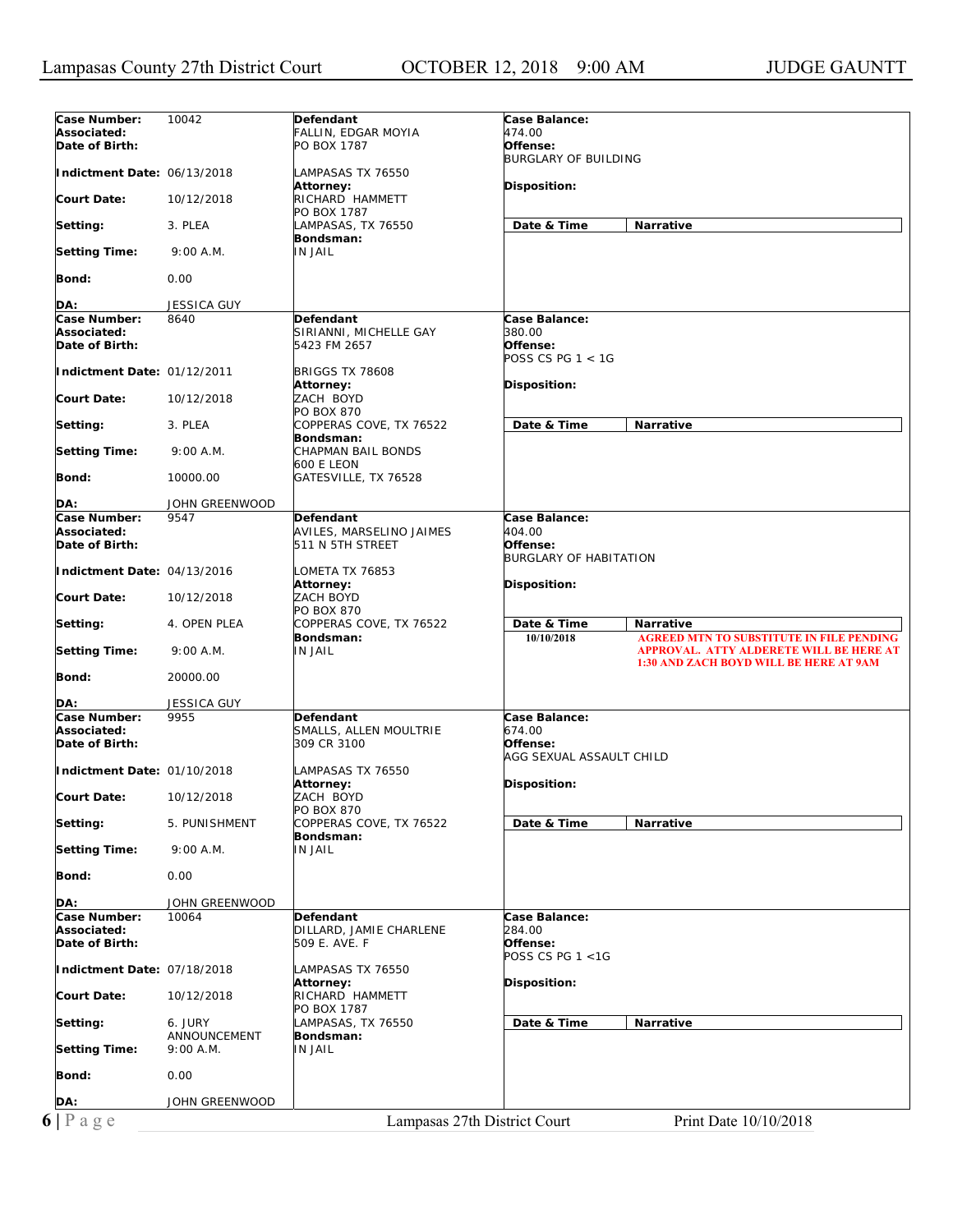| Case Number:                | 9727               | Defendant                    | Case Balance:                    |
|-----------------------------|--------------------|------------------------------|----------------------------------|
|                             |                    |                              |                                  |
| Associated:                 |                    | SANCHEZ, LIDIO SERVIN        | 574.00                           |
| Date of Birth:              |                    |                              | Offense:                         |
|                             |                    |                              | INDECENCY W/CHILD SEXUAL CONTACT |
| Indictment Date: 02/15/2017 |                    |                              |                                  |
|                             |                    | Attorney:                    | Disposition:                     |
| Court Date:                 | 10/12/2018         | PAUL HARRELL                 |                                  |
|                             |                    | 412 S. LIVEOAK STREET        |                                  |
| Setting:                    | 6. JURY            | LAMPASAS, TX 76550           | Narrative<br>Date & Time         |
|                             | ANNOUNCEMENT       | Bondsman:                    |                                  |
| <b>Setting Time:</b>        | 9:00 A.M.          | <b>IN JAIL</b>               |                                  |
|                             |                    |                              |                                  |
| Bond:                       | 0.00               |                              |                                  |
|                             |                    |                              |                                  |
| DA:                         | JESSICA GUY        |                              |                                  |
| Case Number:                | 9728               | <b>Defendant</b>             | Case Balance:                    |
| Associated:                 |                    | SANCHEZ, LIDIO SERVIN        | 574.00                           |
| Date of Birth:              |                    |                              | Offense:                         |
|                             |                    |                              | INDECENCY W/CHILD SEXUAL CONTACT |
| Indictment Date: 02/15/2017 |                    |                              |                                  |
|                             |                    | Attorney:                    | Disposition:                     |
| Court Date:                 | 10/12/2018         | PAUL HARRELL                 |                                  |
|                             |                    | 412 S. LIVEOAK STREET        |                                  |
| Setting:                    | 6. JURY            | LAMPASAS, TX 76550           | Date & Time<br>Narrative         |
|                             | ANNOUNCEMENT       | Bondsman:                    |                                  |
| <b>Setting Time:</b>        | 9:00 A.M.          | IN JAIL                      |                                  |
|                             |                    |                              |                                  |
| Bond:                       | 0.00               |                              |                                  |
|                             |                    |                              |                                  |
| DA:                         | <b>JESSICA GUY</b> |                              |                                  |
| Case Number:                | 9729               | <b>Defendant</b>             | Case Balance:                    |
| Associated:                 |                    | SANCHEZ, LIDIO SERVIN        | 574.00                           |
| Date of Birth:              |                    |                              | Offense:                         |
|                             |                    |                              | INDECENCY W/CHILD SEXUAL CONTACT |
| Indictment Date: 02/15/2017 |                    |                              |                                  |
|                             |                    | Attorney:                    | Disposition:                     |
| Court Date:                 | 10/12/2018         | PAUL HARRELL                 |                                  |
|                             |                    | 412 S. LIVEOAK STREET        |                                  |
| Setting:                    | 6. JURY            | LAMPASAS, TX 76550           | Date & Time<br>Narrative         |
|                             | ANNOUNCEMENT       | Bondsman:                    |                                  |
| <b>Setting Time:</b>        | 9:00 A.M.          | <b>IN JAIL</b>               |                                  |
|                             |                    |                              |                                  |
| Bond:                       | 0.00               |                              |                                  |
|                             |                    |                              |                                  |
| DA:                         | <b>JESSICA GUY</b> |                              |                                  |
| Case Number:                | 9321               | <b>Defendant</b>             | Case Balance:                    |
| Associated:                 |                    | TURNER, AMANDA SUZANNE GAYLE | 309.00                           |
| Date of Birth:              |                    | 1116 W GRAMERCY PLC APT F    | Offense:                         |
|                             |                    |                              | POSS CS PG 1 < 1G                |
|                             |                    |                              |                                  |
| Indictment Date: 01/21/2015 |                    | SAN ANTONIO TX 78201         |                                  |
|                             |                    | Attorney:                    | Disposition:                     |
| <b>Court Date:</b>          | 10/12/2018         | ZACHARY J. MORRIS            |                                  |
|                             |                    | 412 S. LIVEOAK STREET        |                                  |
| Setting:                    | ADJUDICATION       | LAMPASAS, TX 76550           | Date & Time<br>Narrative         |
|                             | ANNOUNCEMENT       | Bondsman:                    |                                  |
| Setting Time:               | 9:00 A.M.          | IN JAIL                      |                                  |
|                             |                    |                              |                                  |
| Bond:                       | 30000.00           |                              |                                  |
|                             |                    |                              |                                  |
| DA:                         | JOHN GREENWOOD     |                              |                                  |
| Case Number:                | 9700               | Defendant                    | Case Balance:                    |
| Associated:                 |                    | ALVARADO, OSVALDO DANIEL     | 399.00                           |
| Date of Birth:              |                    | 803 W. LAMPASAS              | Offense:                         |
|                             |                    |                              | AGG ASSAULT W/DEADLY WEAPON      |
| Indictment Date: 12/21/2016 |                    | LOMETA TX 76853              |                                  |
|                             |                    | Attorney:                    | Disposition:                     |
| <b>Court Date:</b>          | 10/12/2018         | <b>NO ATTORNEY</b>           |                                  |
|                             |                    |                              |                                  |
| Setting:                    | ADJUDICATION       |                              | Date & Time<br>Narrative         |
|                             | ANNOUNCEMENT       | Bondsman:                    |                                  |
| <b>Setting Time:</b>        | 9:00 A.M.          | NO ARREST                    |                                  |
|                             |                    |                              |                                  |
| Bond:                       | 20000.00           |                              |                                  |
|                             |                    |                              |                                  |
| DA:                         | JOHN GREENWOOD     |                              |                                  |
|                             |                    |                              |                                  |
| $7$   Page                  |                    | Lampasas 27th District Court | Print Date 10/10/2018            |